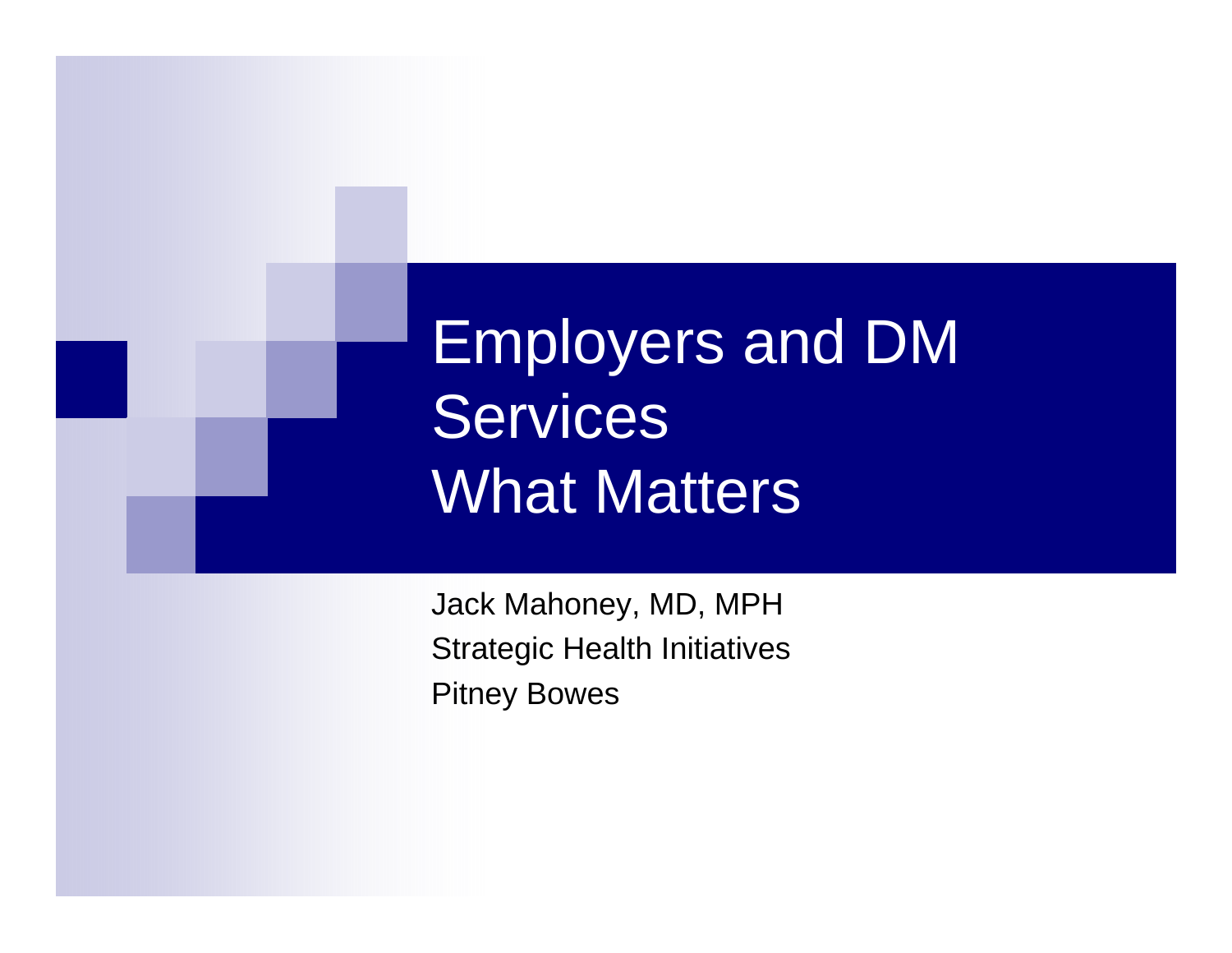## **Overview**

**Employer Priorities** □ Benefits Director role **Employers and DM** □ Changing needs and marketplace Employers' "Wish List" ■ Current and Future Issues

□ Enhancing Value for the Employer

■ DM at Pitney Bowes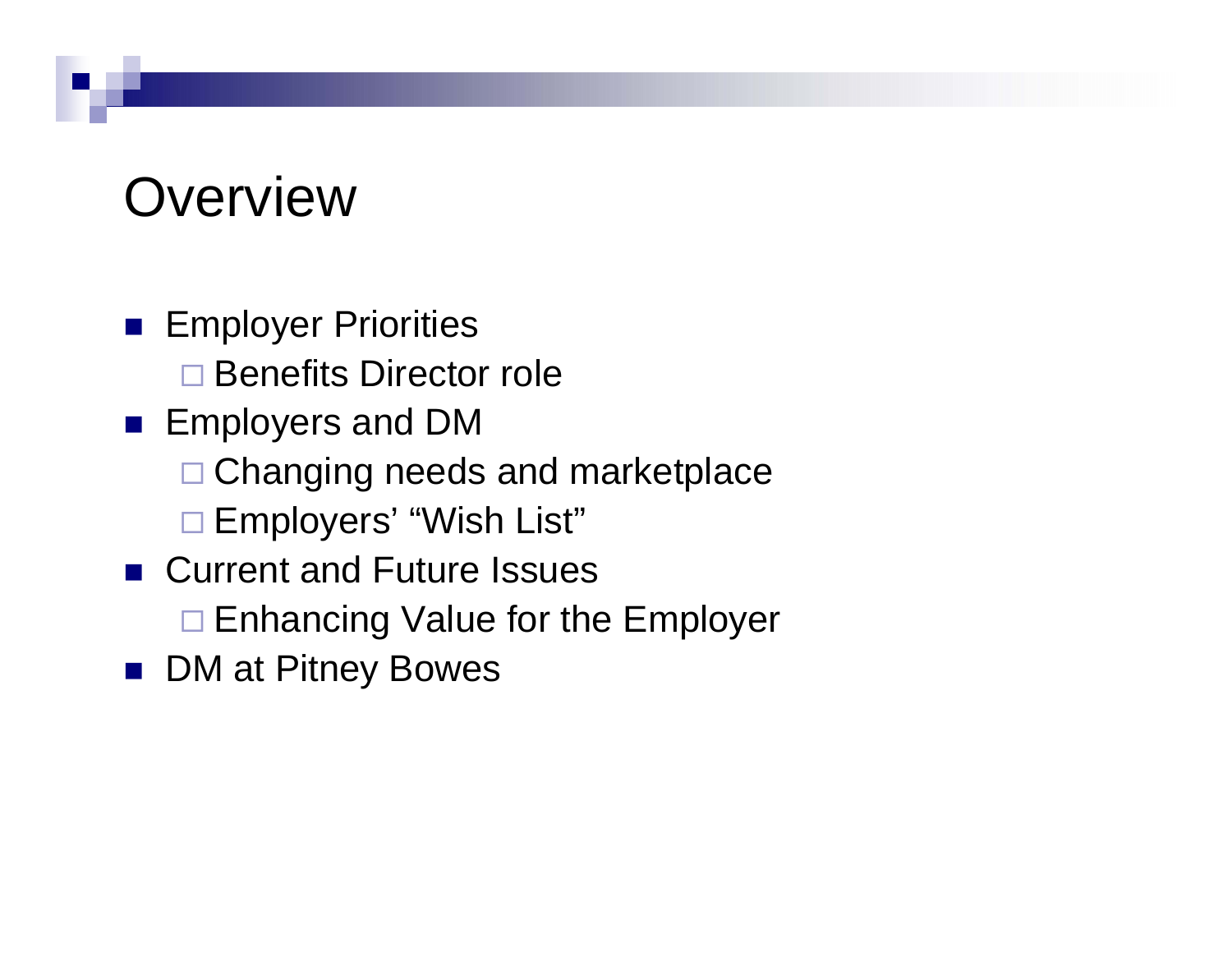### **Benefits Director/Manager**

**Budget**

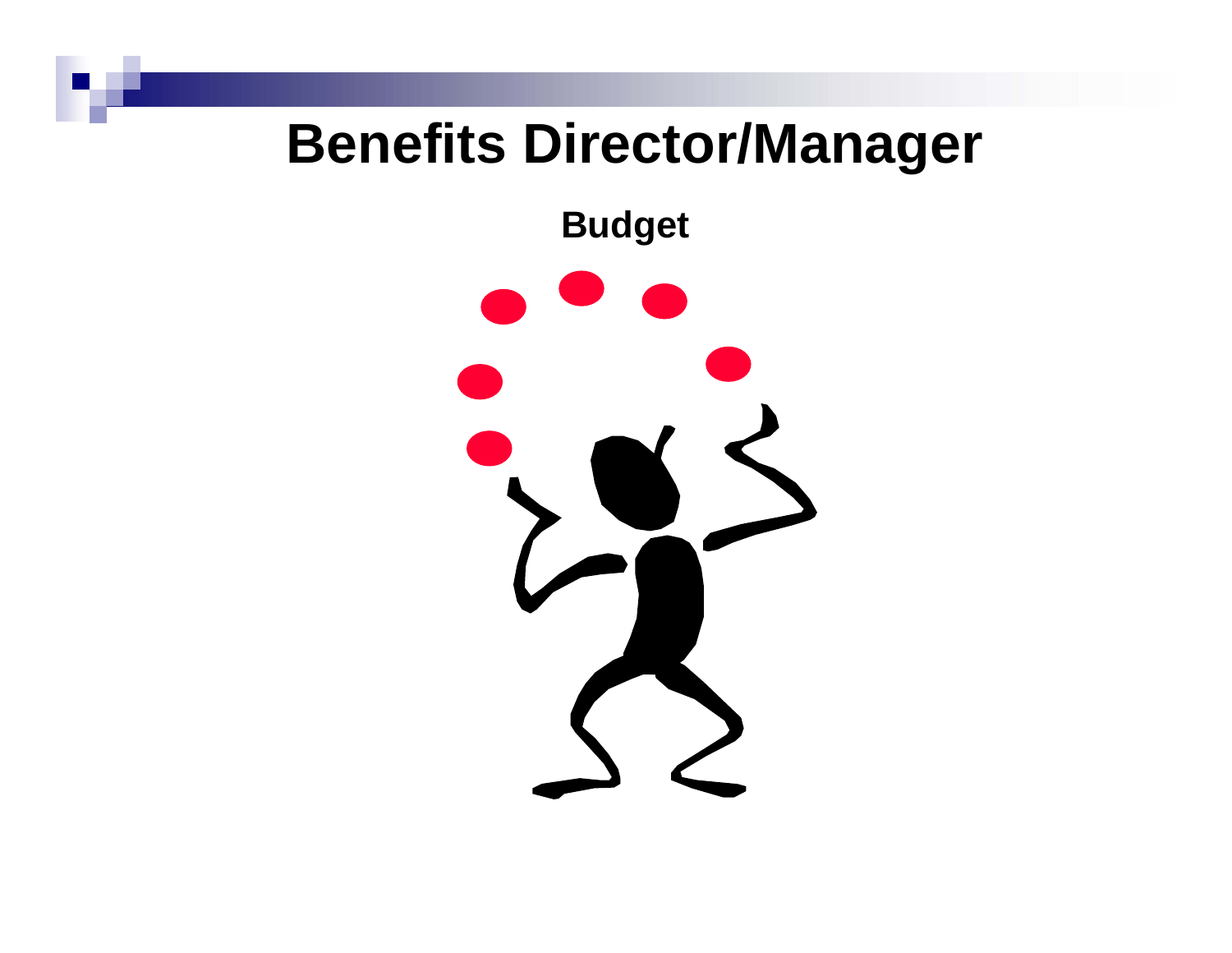### Annual Health Care Cost Increases

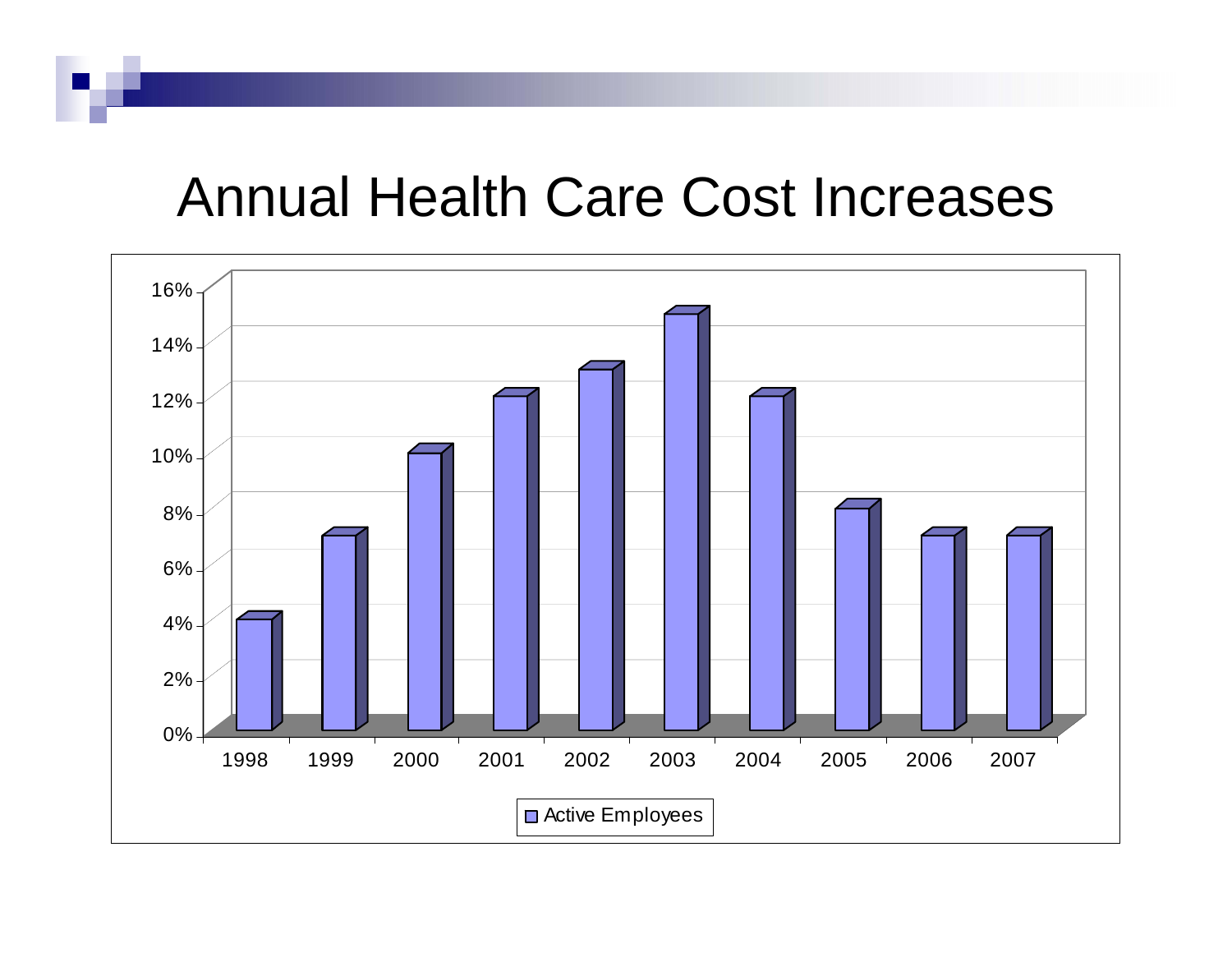#### Annual Total Health Care Cost Per Employee Pitney Bowes Benchmark Companies

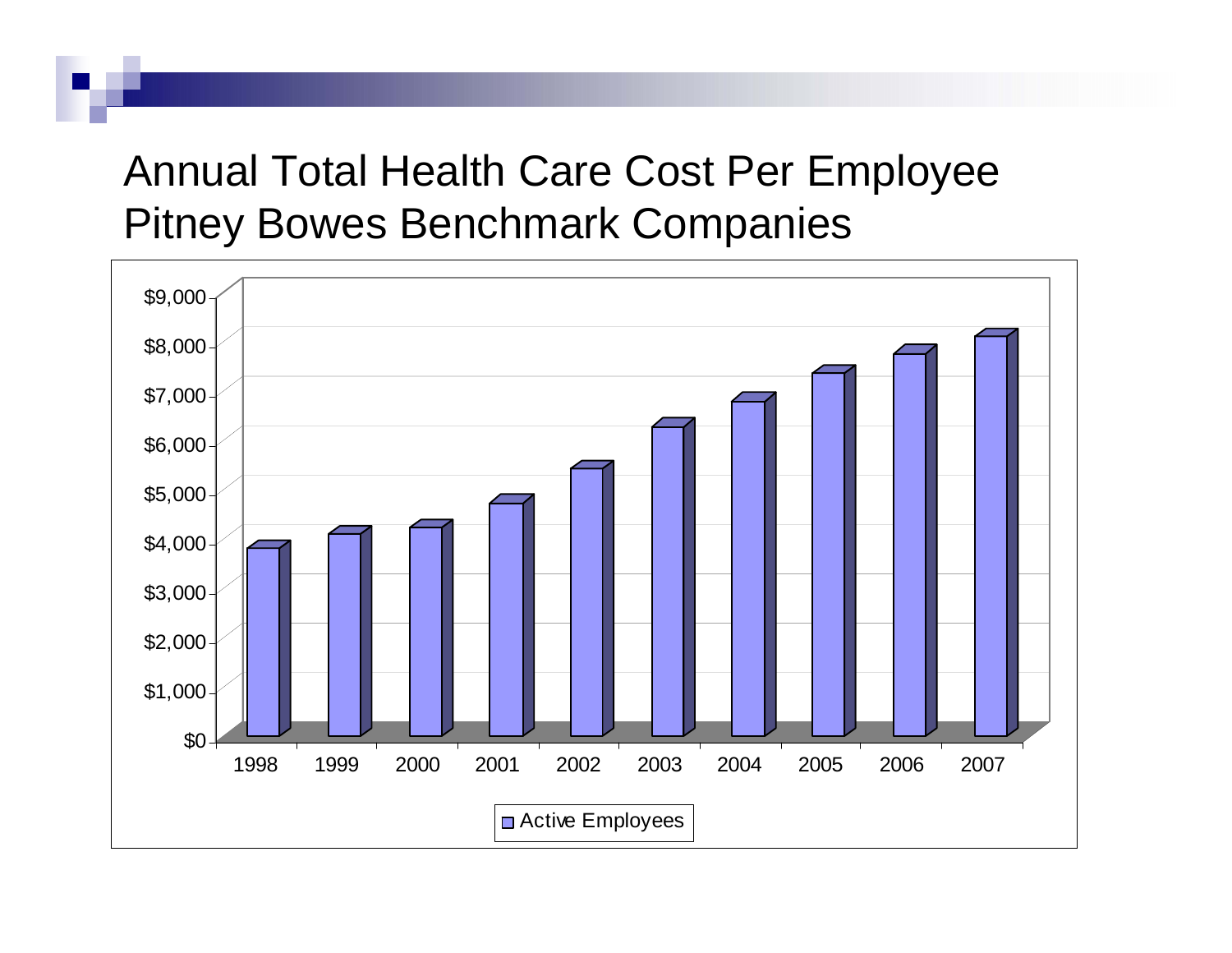# CFOs Concerns About Rising Health Care Costs



Source: *The Business Value of Health; Integrated Benefits Institute, May 2006*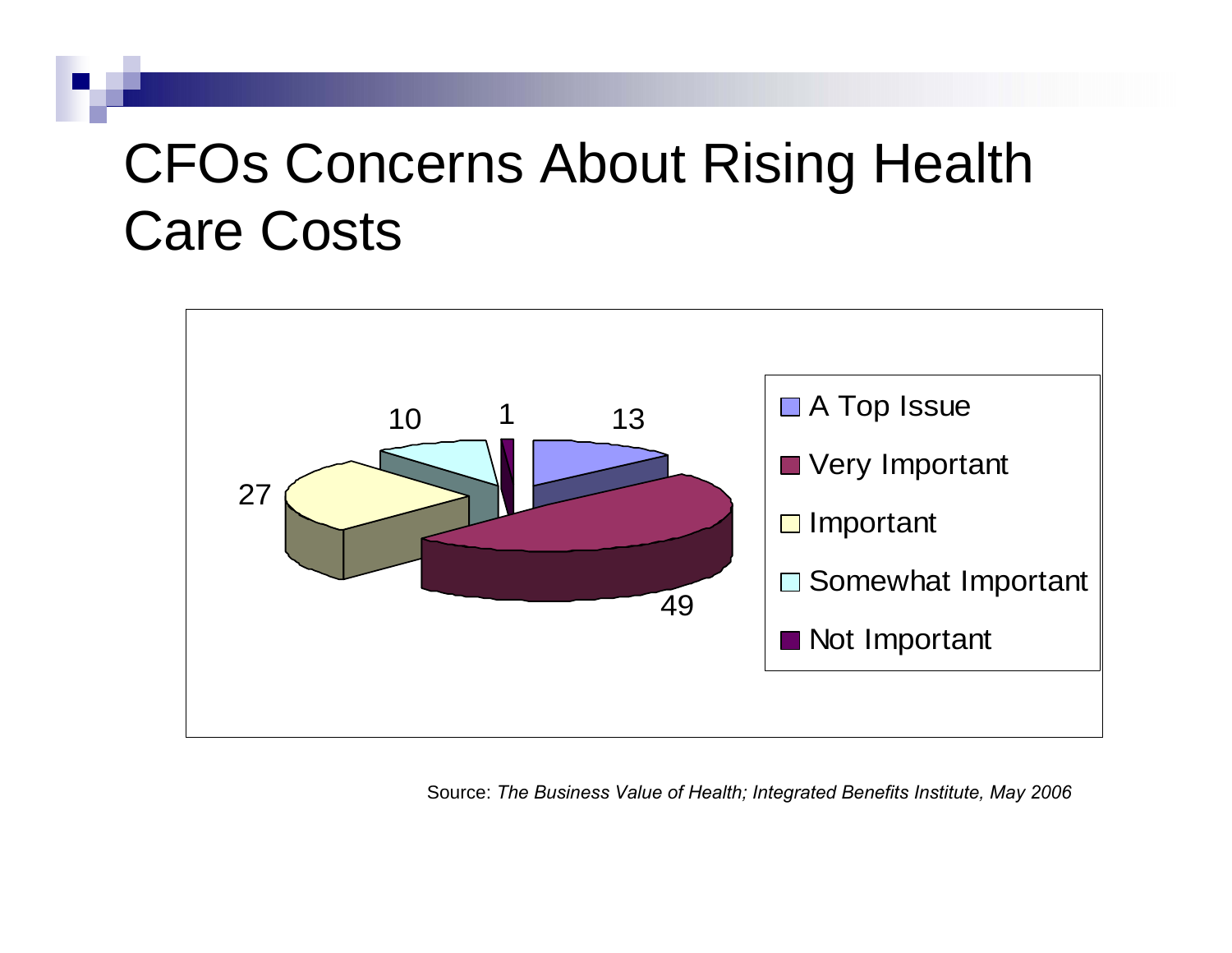

*I Need Flat Costs*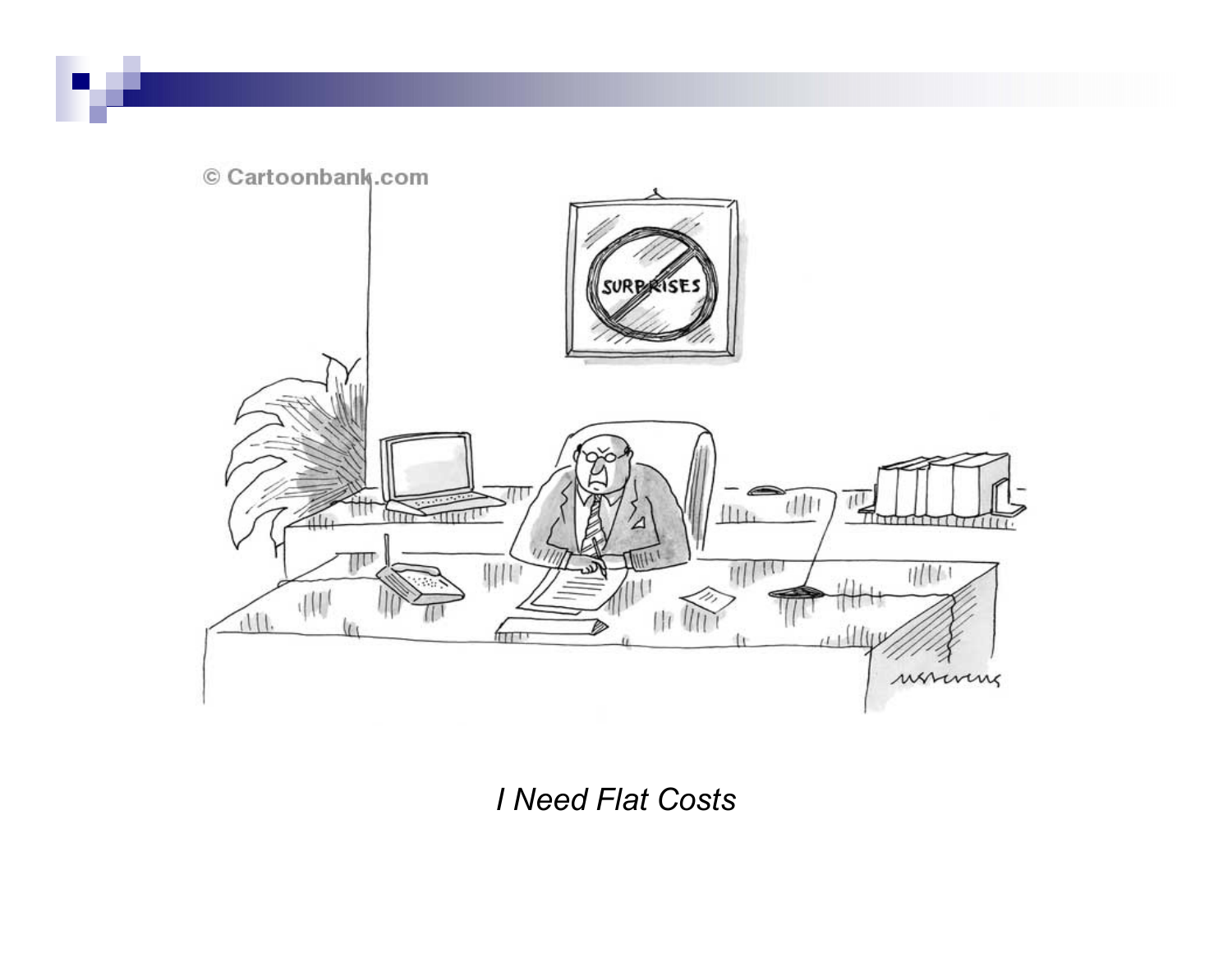# Disease Management Programs and Cost Management

- M. More than 80% of employers have DM programs □ Customization
	- Carve-In/Carve-Out
- 83% of employers are very or somewhat satisfied with DM programs
- M. 82% of employers are very or somewhat confident that DM provides positive financial return

Source: *Disease Management Programs*: Critical Issue Update National Business Group on Health 2008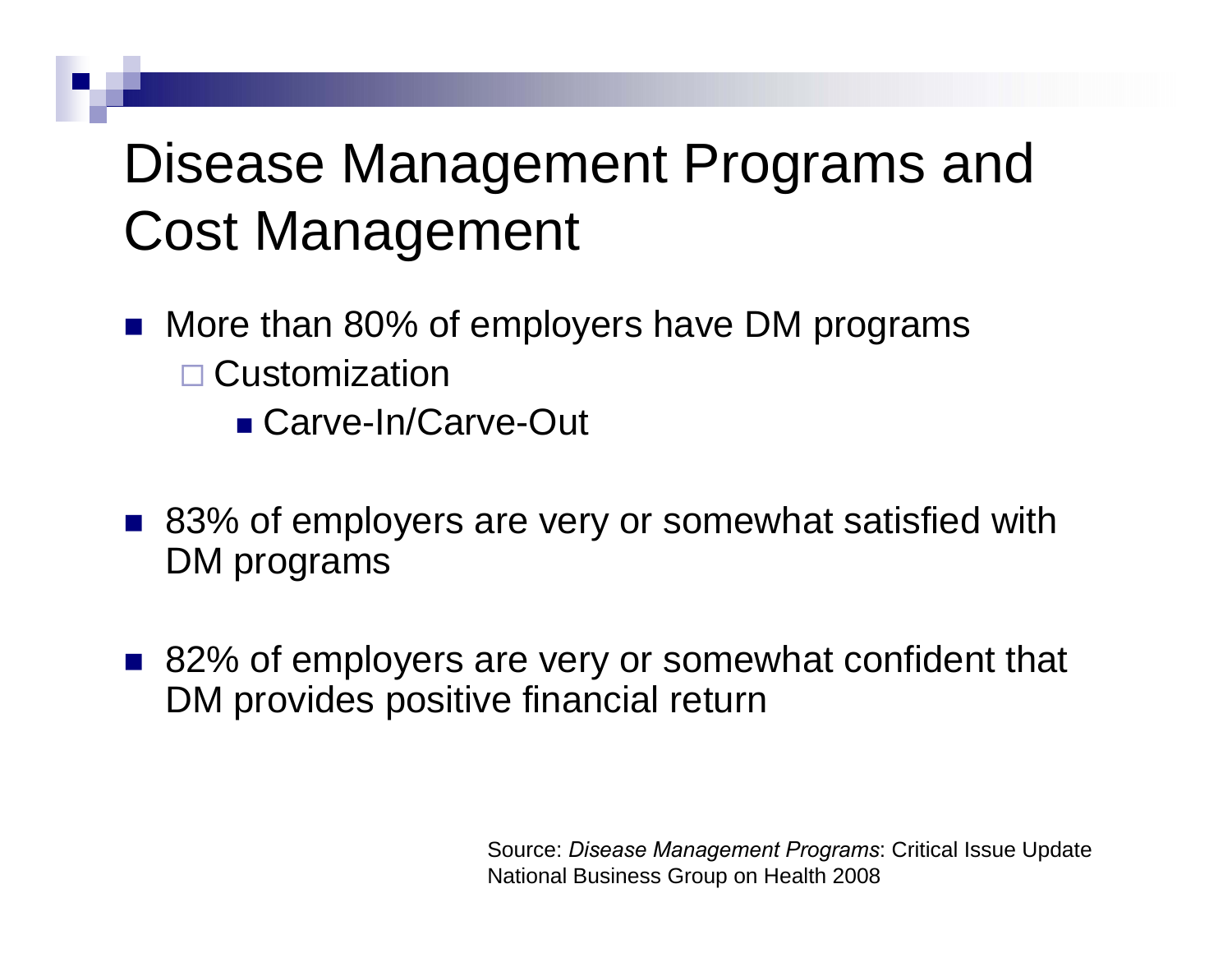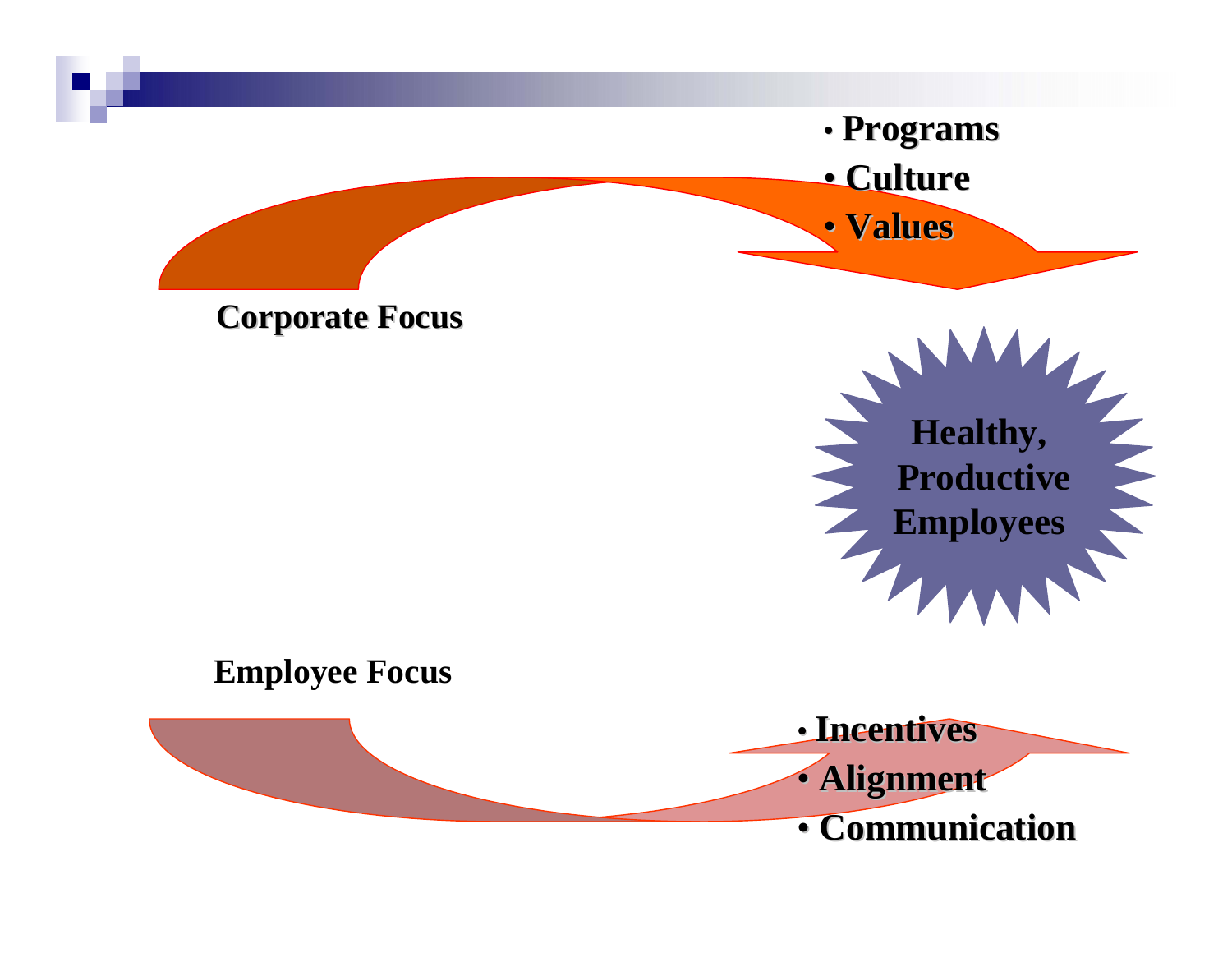### Strategic Health Goals

 **Risk Reduction Risk Reduction Exagement Management Condition Management Absence Management Absence Management**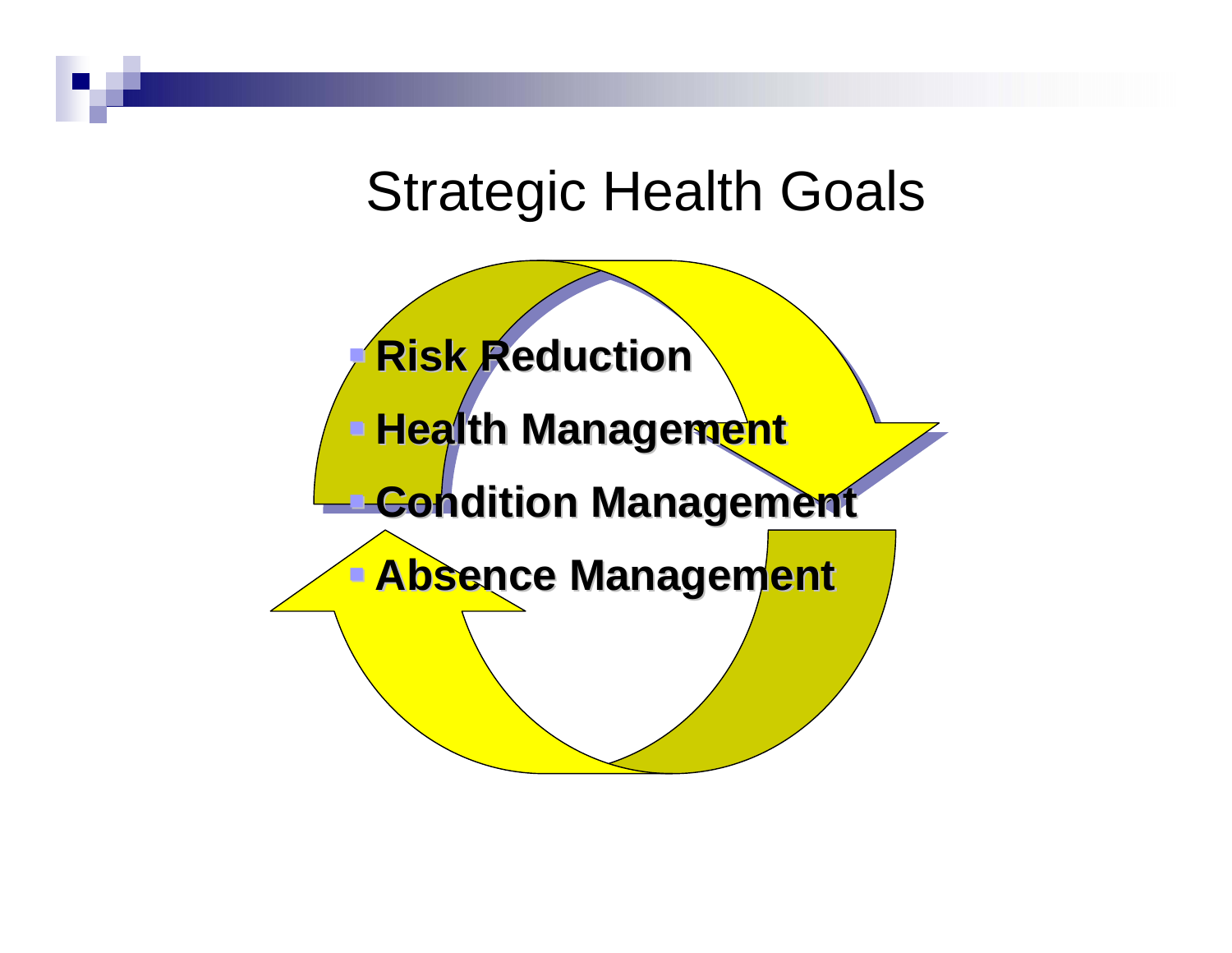### Strategic Health Goals

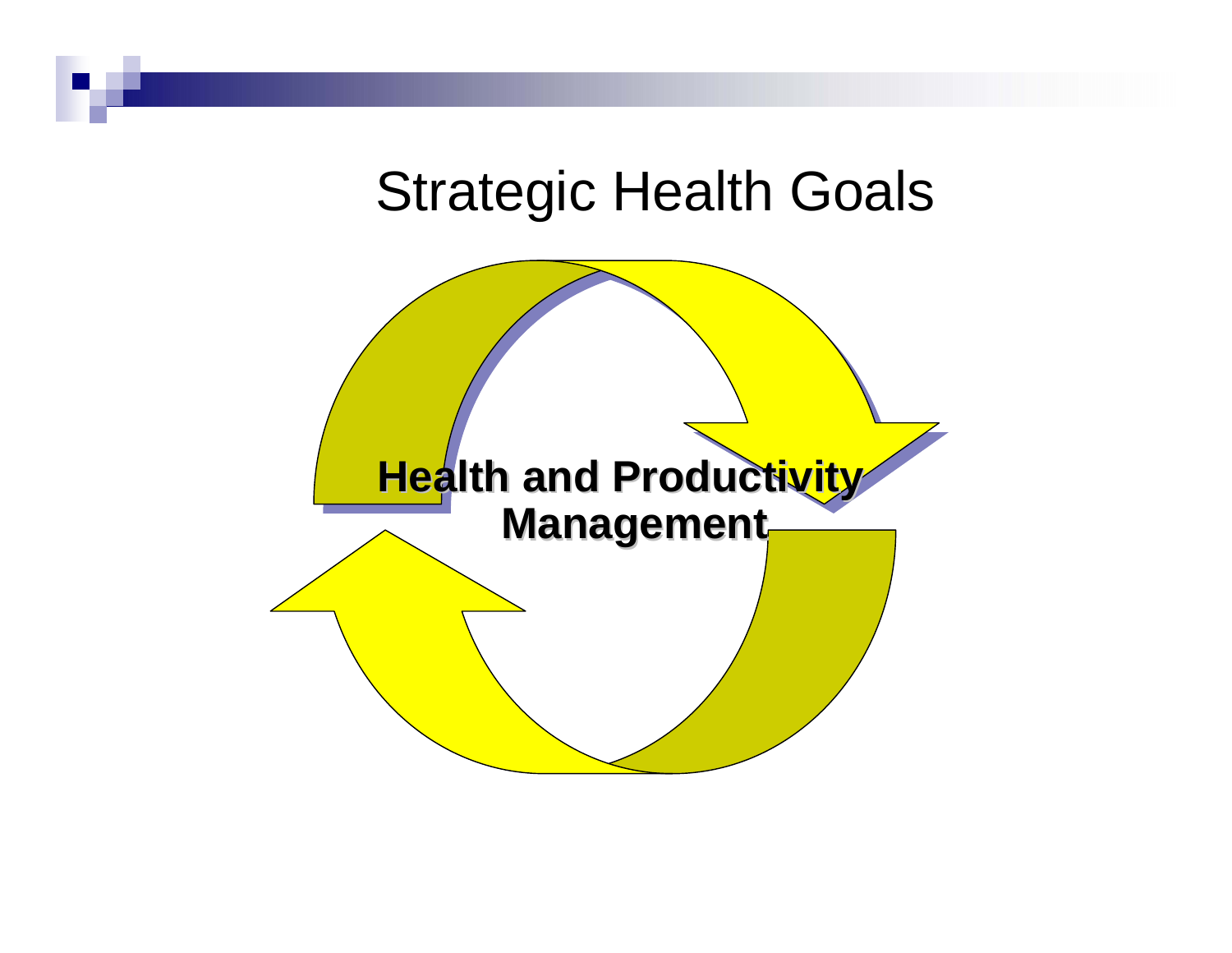

Musich, Schultz, Burton, Edington. DM&HO. 12(5):299-326, 2004

**University of Michigan Health Management Research Center**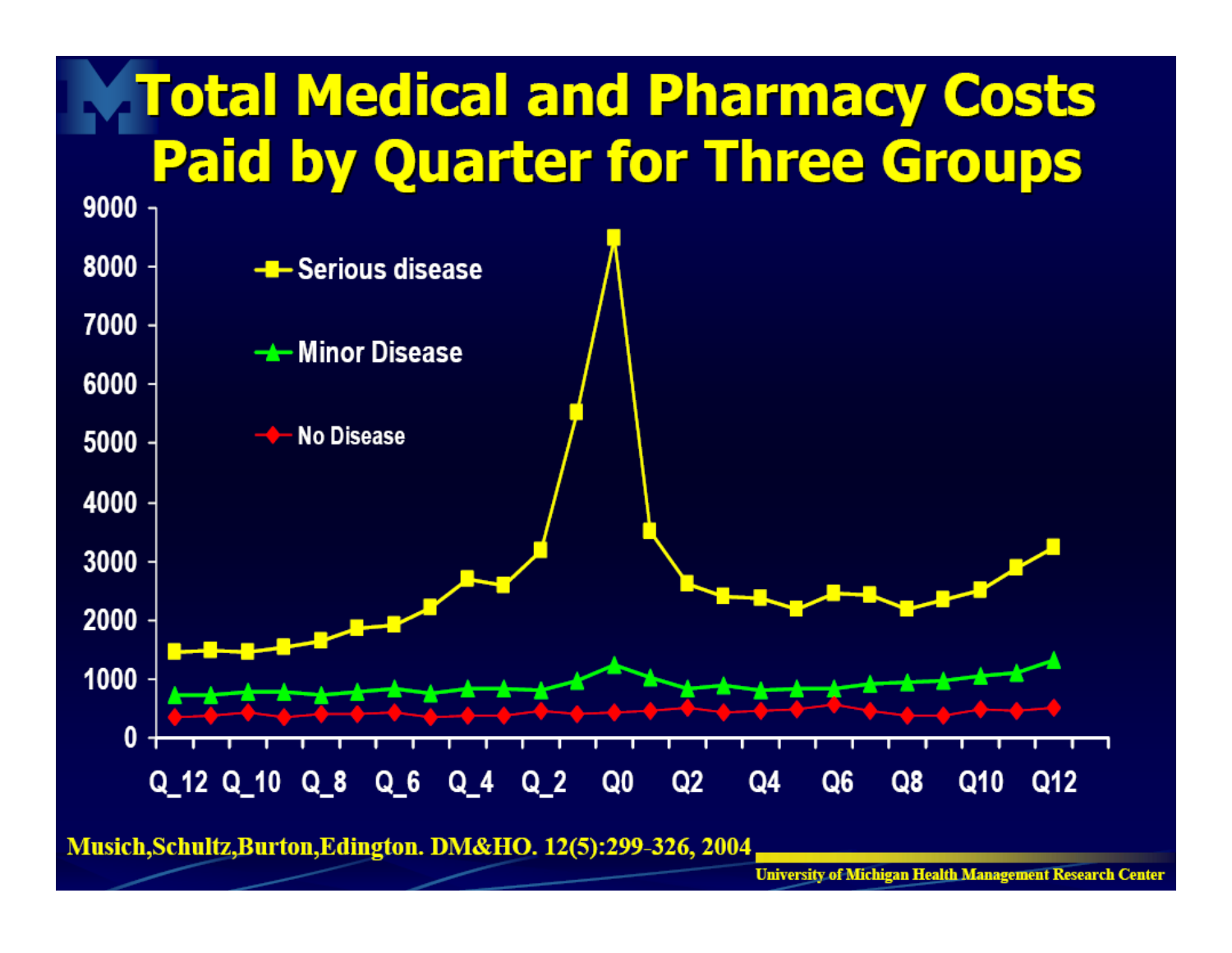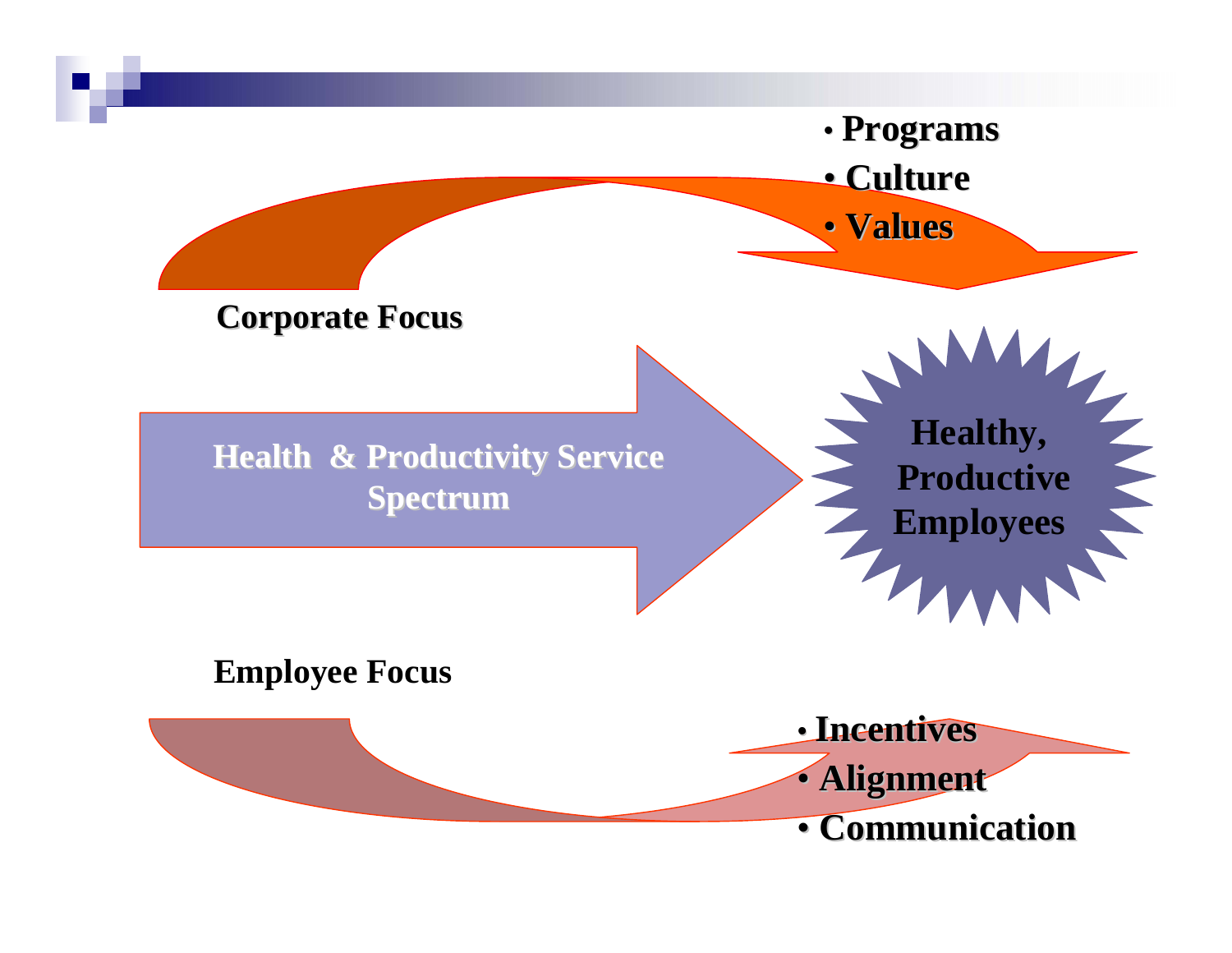### **Health and Productivity Service Spectrum**

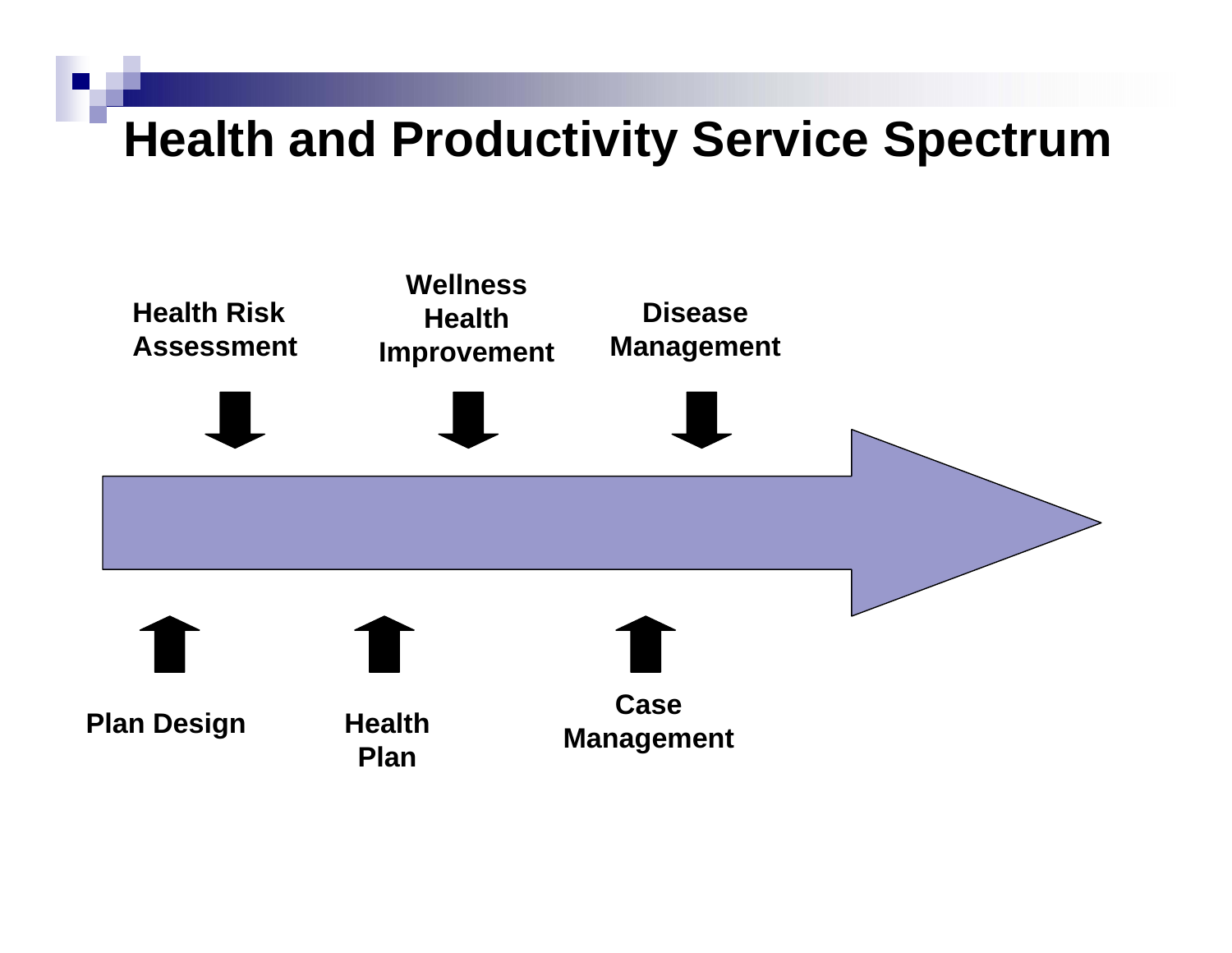### Total Health Management

#### **Hewitt grouping of 28 companies** □ Devote resources to improving employee health

■ Outperform other companies in Health Value Index database

□ Financial Efficiency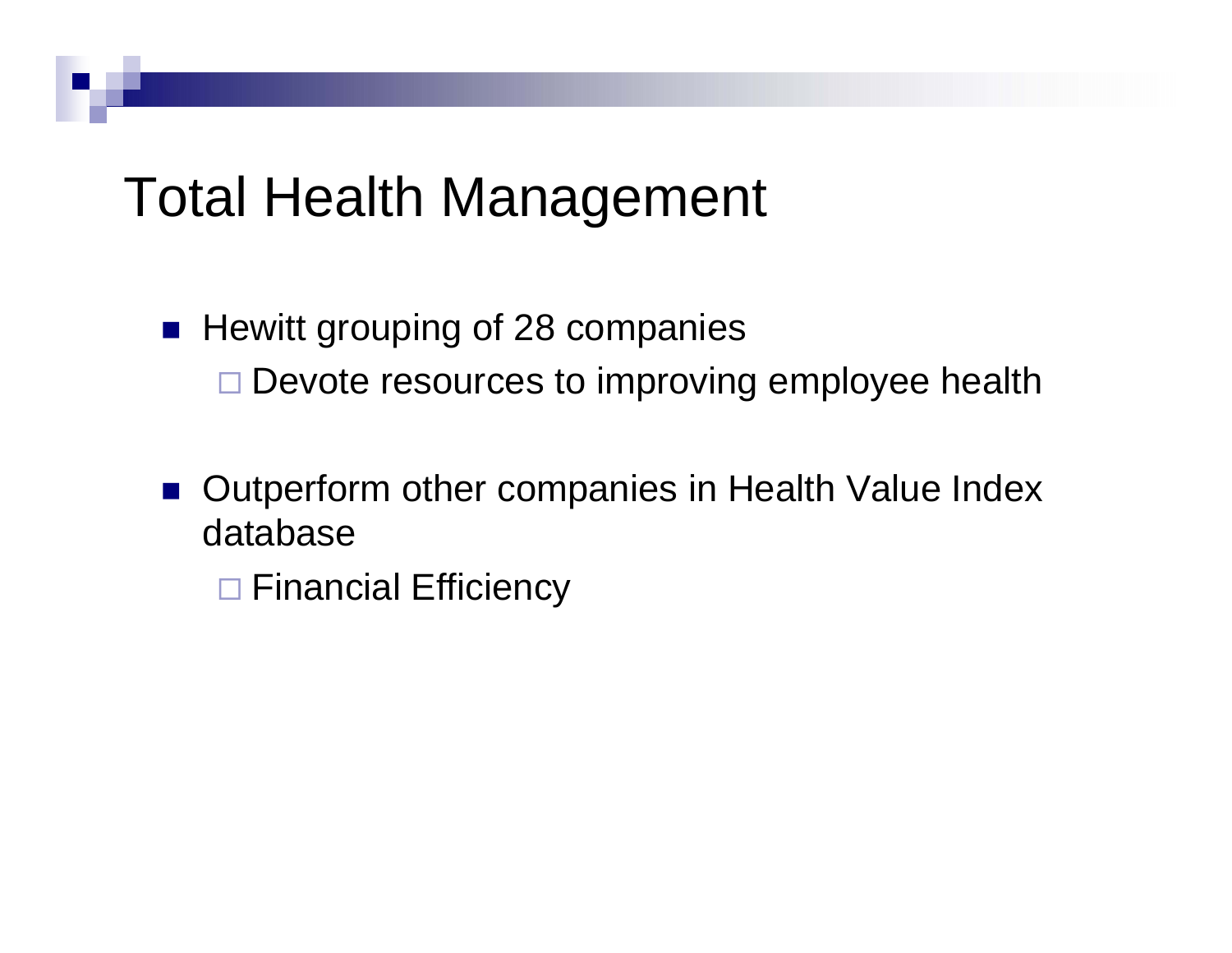#### **Employers Deploying Significant Focus/Resources to Employee Health**

#### **Financial Index**

*Source: Hewitt Associates*

 $100 =$  Database of 300+ large employers

■ Industry Peers of "The 28"

**28 Innovative/Aggressive Health Focused Companies** 

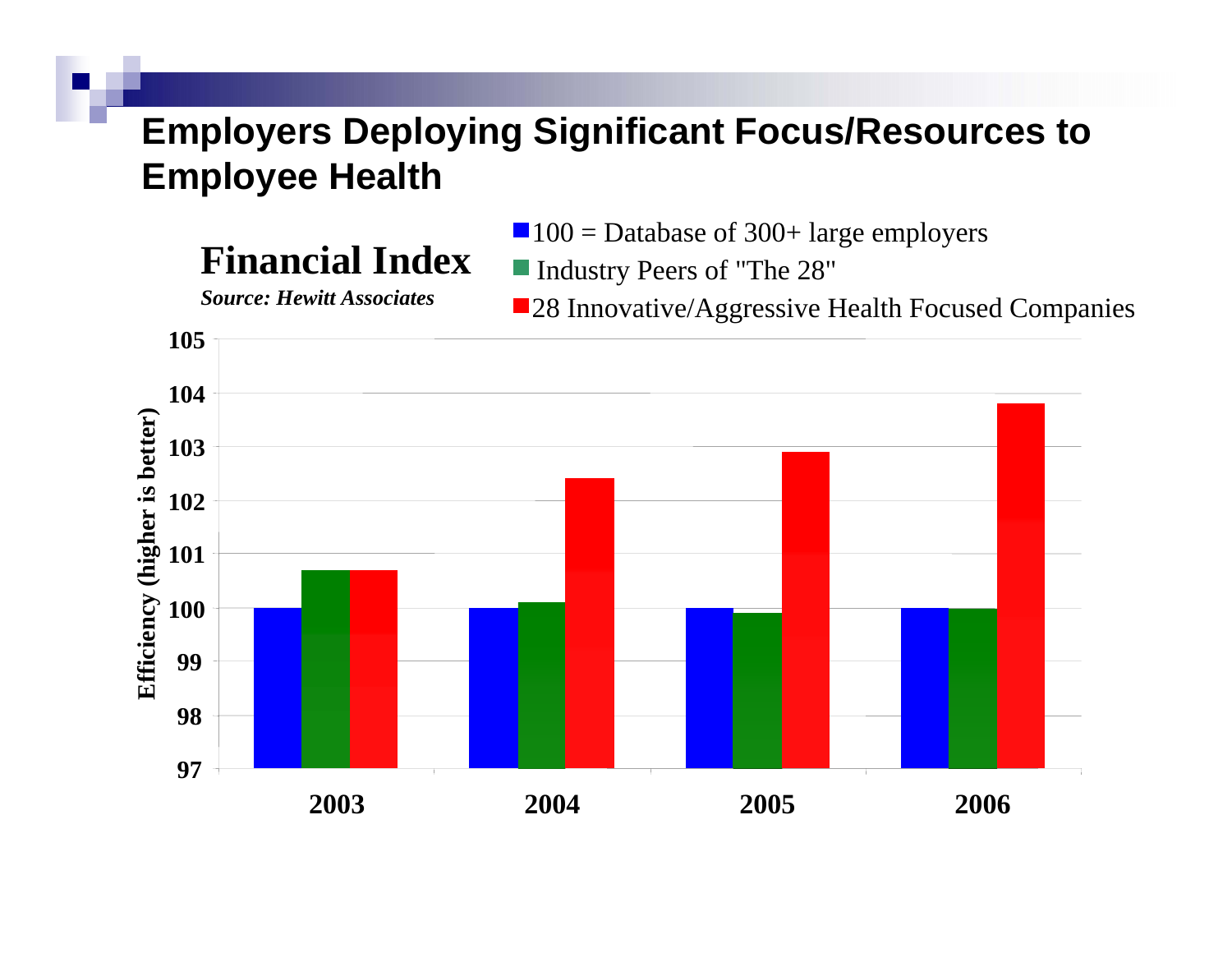#### **Employers Deploying Significant Focus/Resources to Employee Health**

**Annual Cost Trend\***

 $100 =$  Database of 300+ large employers

*Source: Hewitt Associates*

■ Industry Peers of "The 28"

**28 Innovative/Aggressive Health Focused Companies** 



- *▪ Employee contribution*
- *▪ Estimated employee out-of-pocket expense*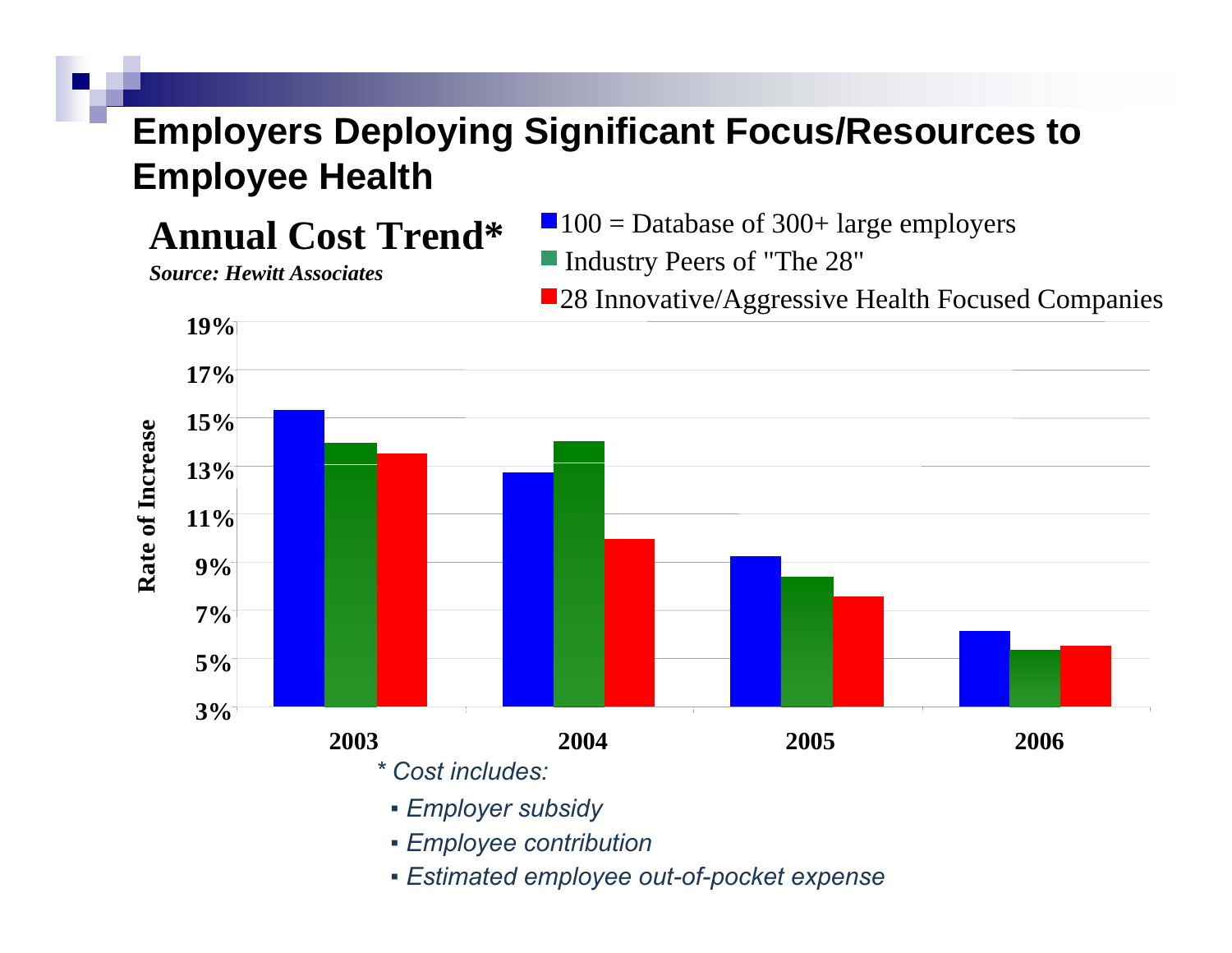### Cost variation across companies

|                                     | <b>High Performing</b><br>Companies | Low Performing<br>Companies |
|-------------------------------------|-------------------------------------|-----------------------------|
| Cost per<br>employee                | \$8,532                             | \$10,200                    |
| Increase in<br><b>Employer cost</b> | 5%                                  | 7%                          |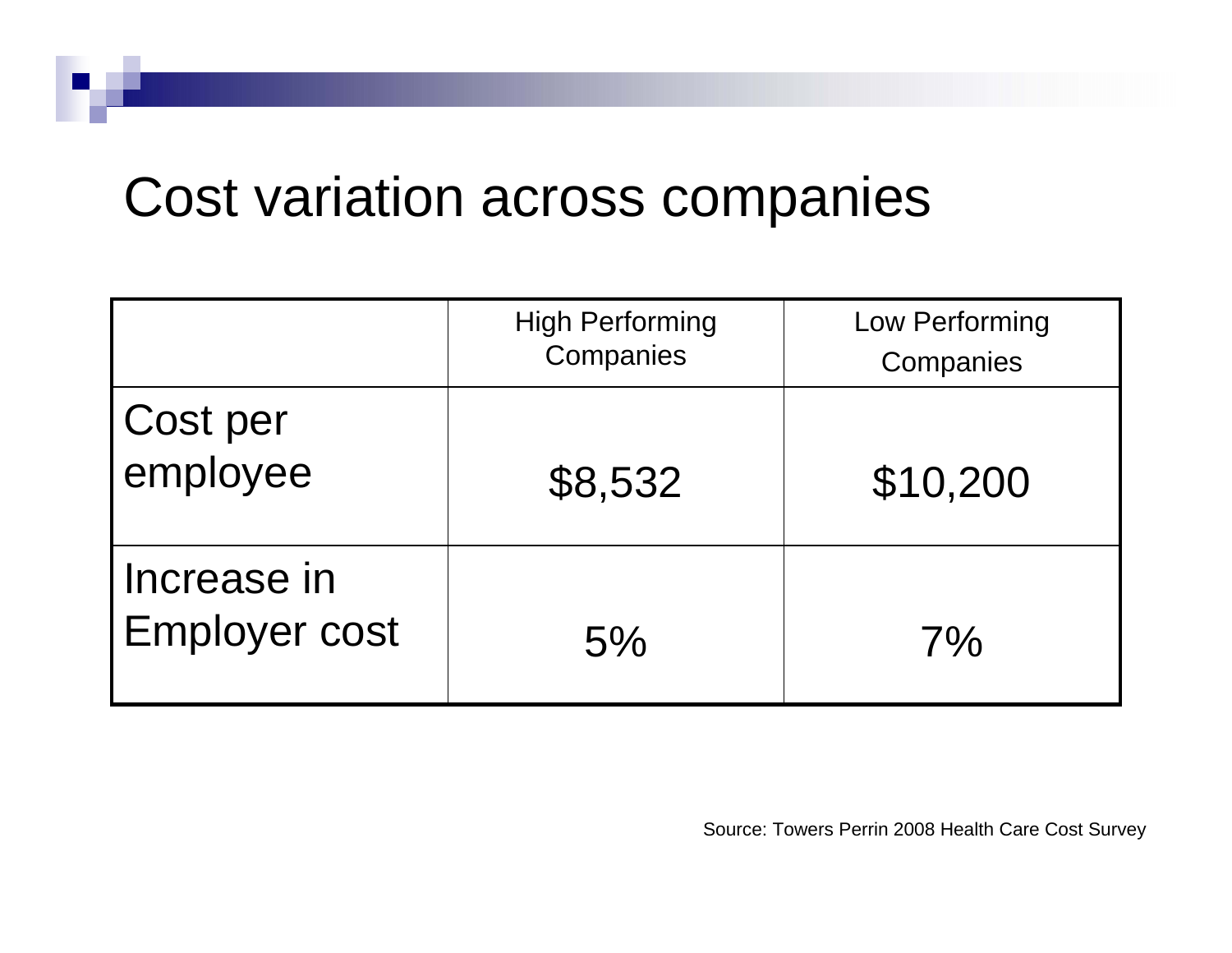# Use of Care/Disease Management Programs

|                      | <b>High Performing</b><br>Companies | Low Performing<br>Companies |
|----------------------|-------------------------------------|-----------------------------|
| <b>Off the shelf</b> | 59%                                 | 49%                         |
| <b>Customized</b>    | 38%                                 | 8%                          |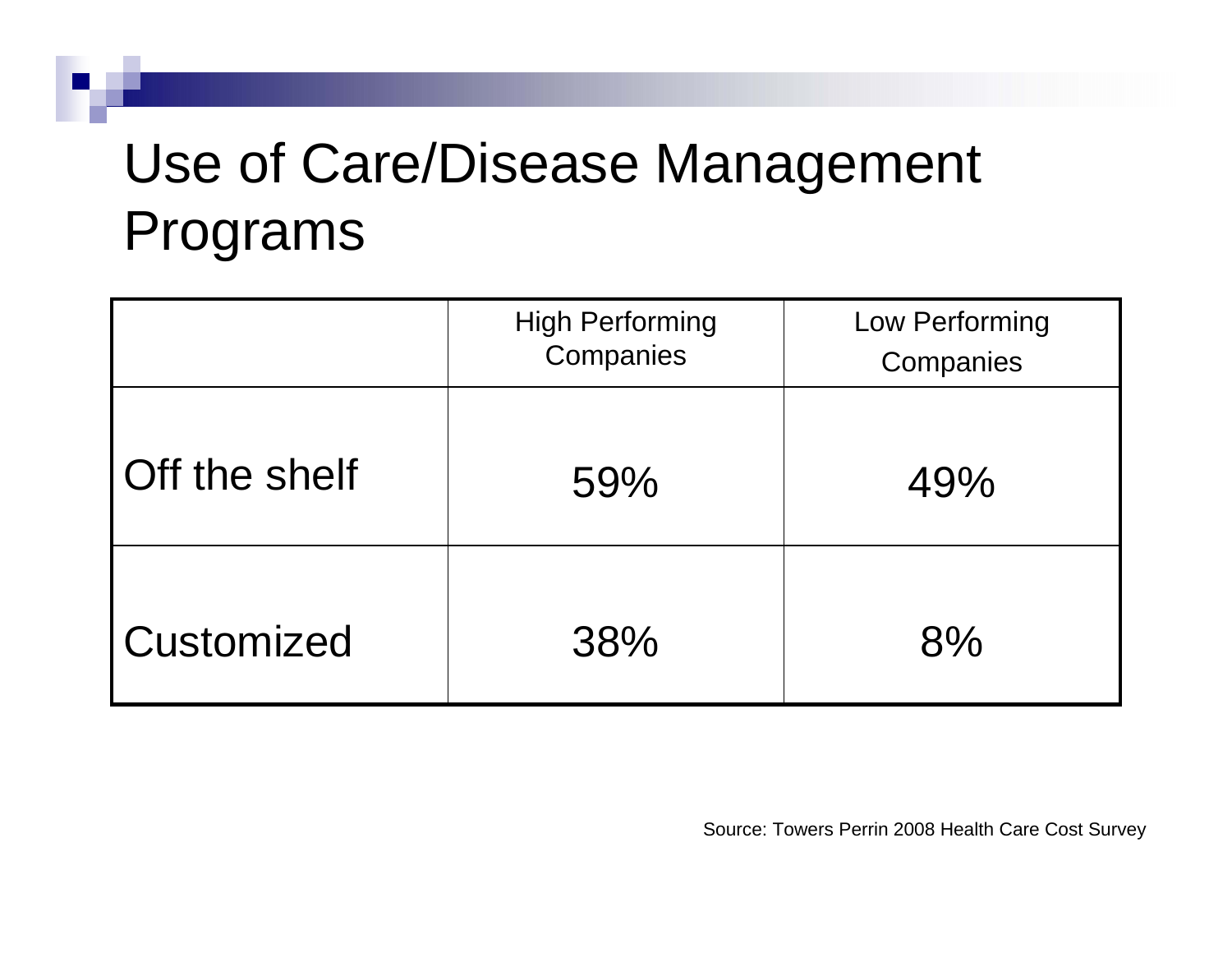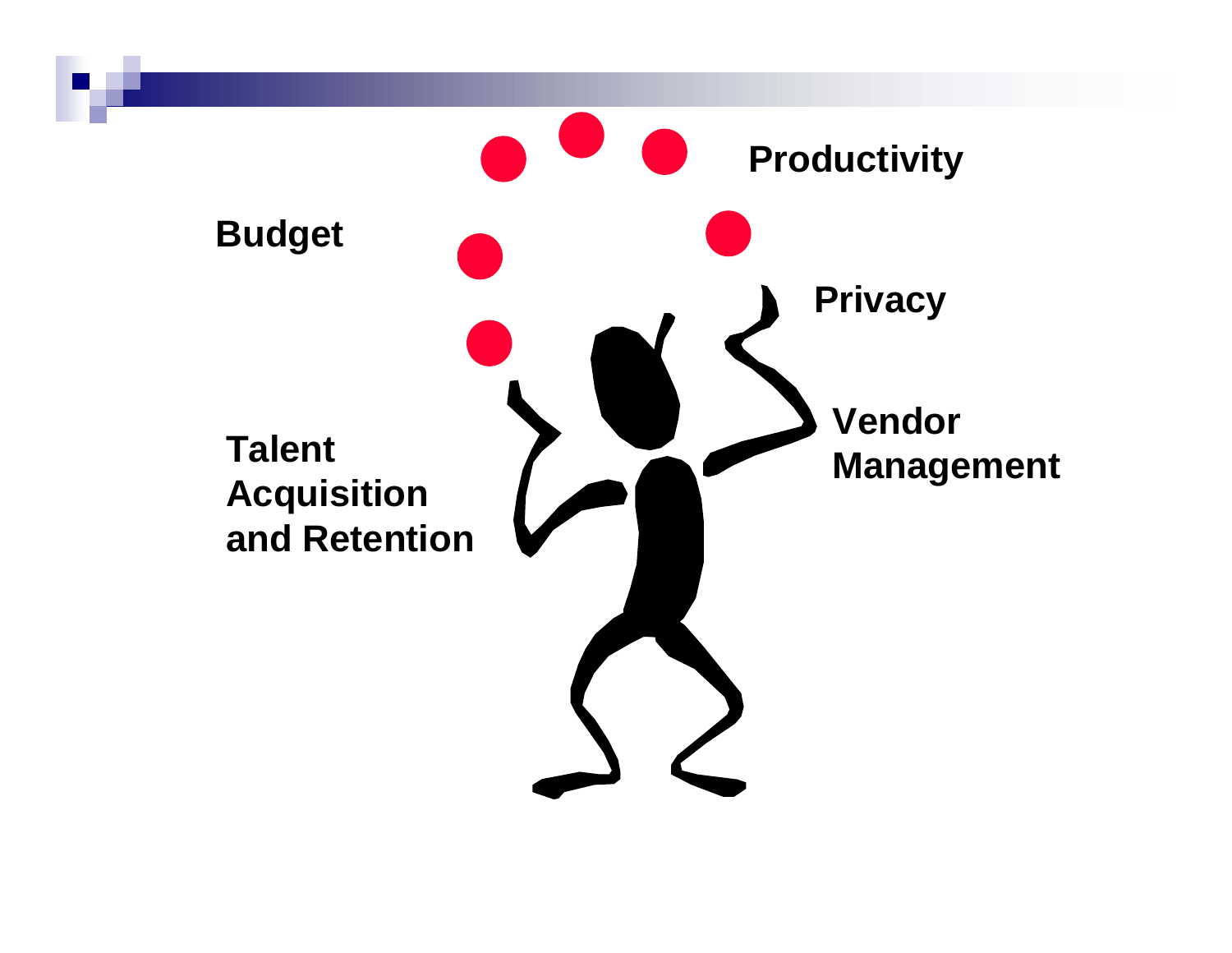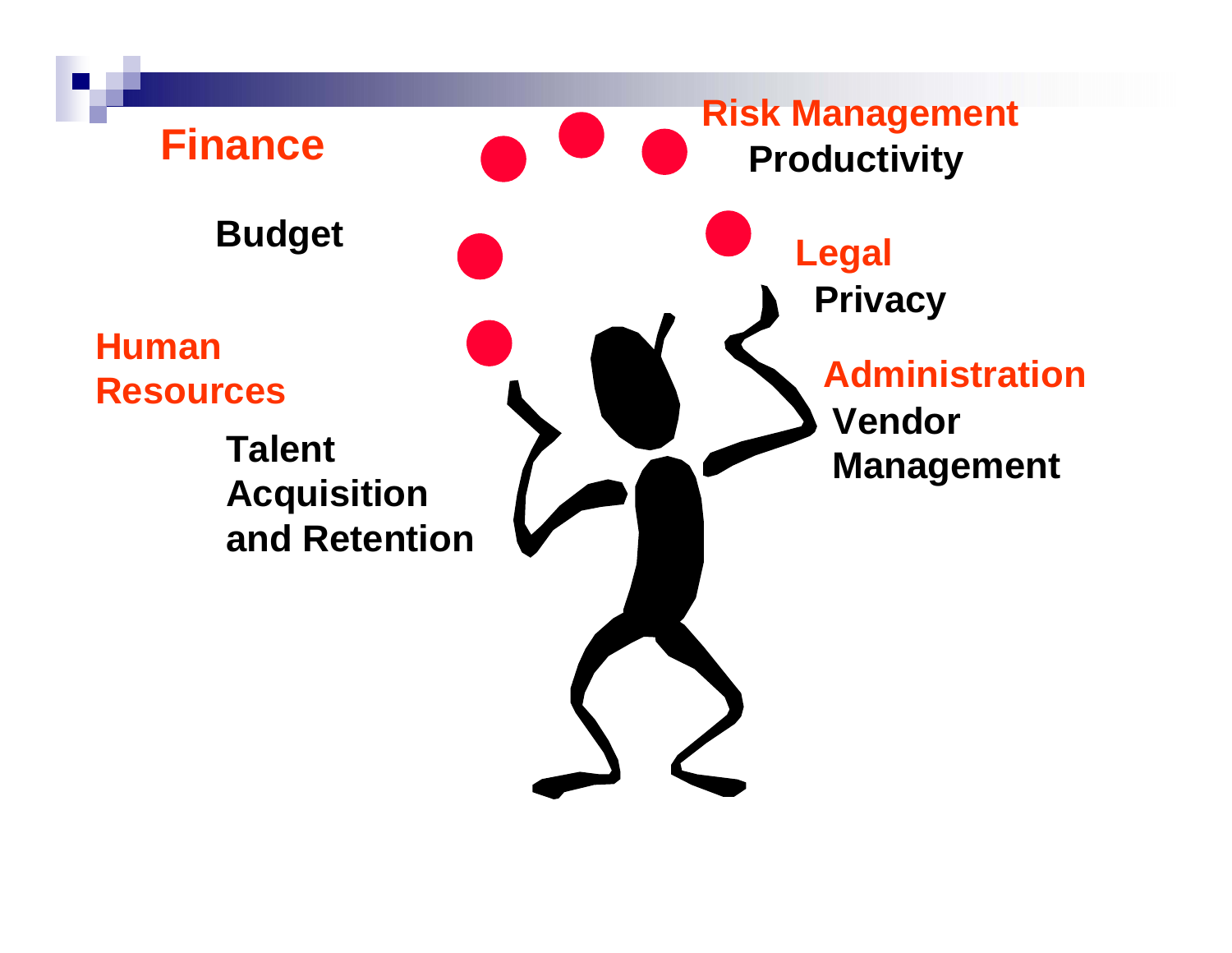

"How soon can you start?"

*"We need a new benefits manager."*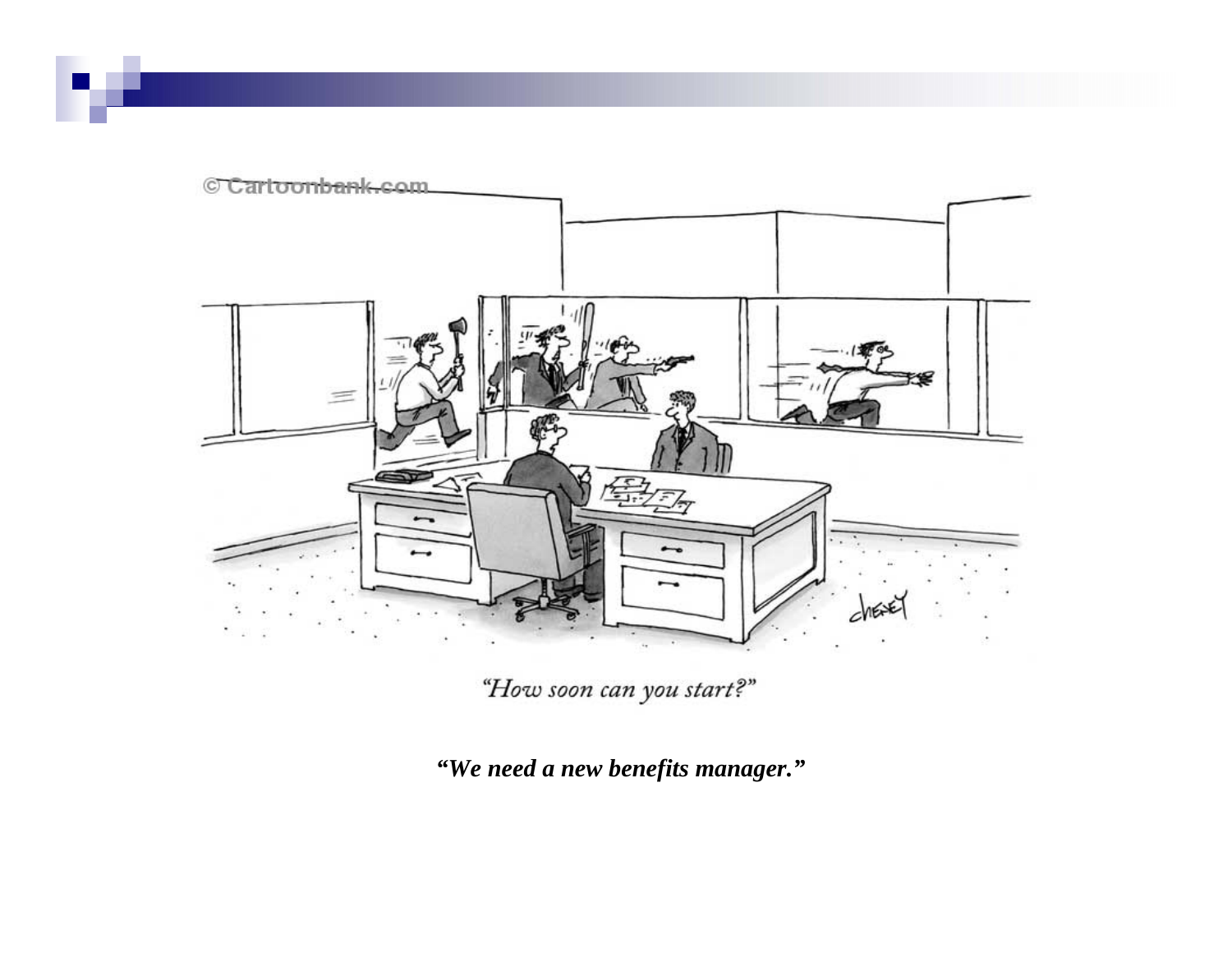### What Matters to the Employer

### VALUE

- $\mathcal{L}_{\mathcal{A}}$ Program Structure
- $\mathbb{R}^n$ Integration
- $\mathcal{L}_{\mathcal{A}}$ Employee Perception/Acceptance
- $\sim$  Demonstrated Outcomes □ ROI?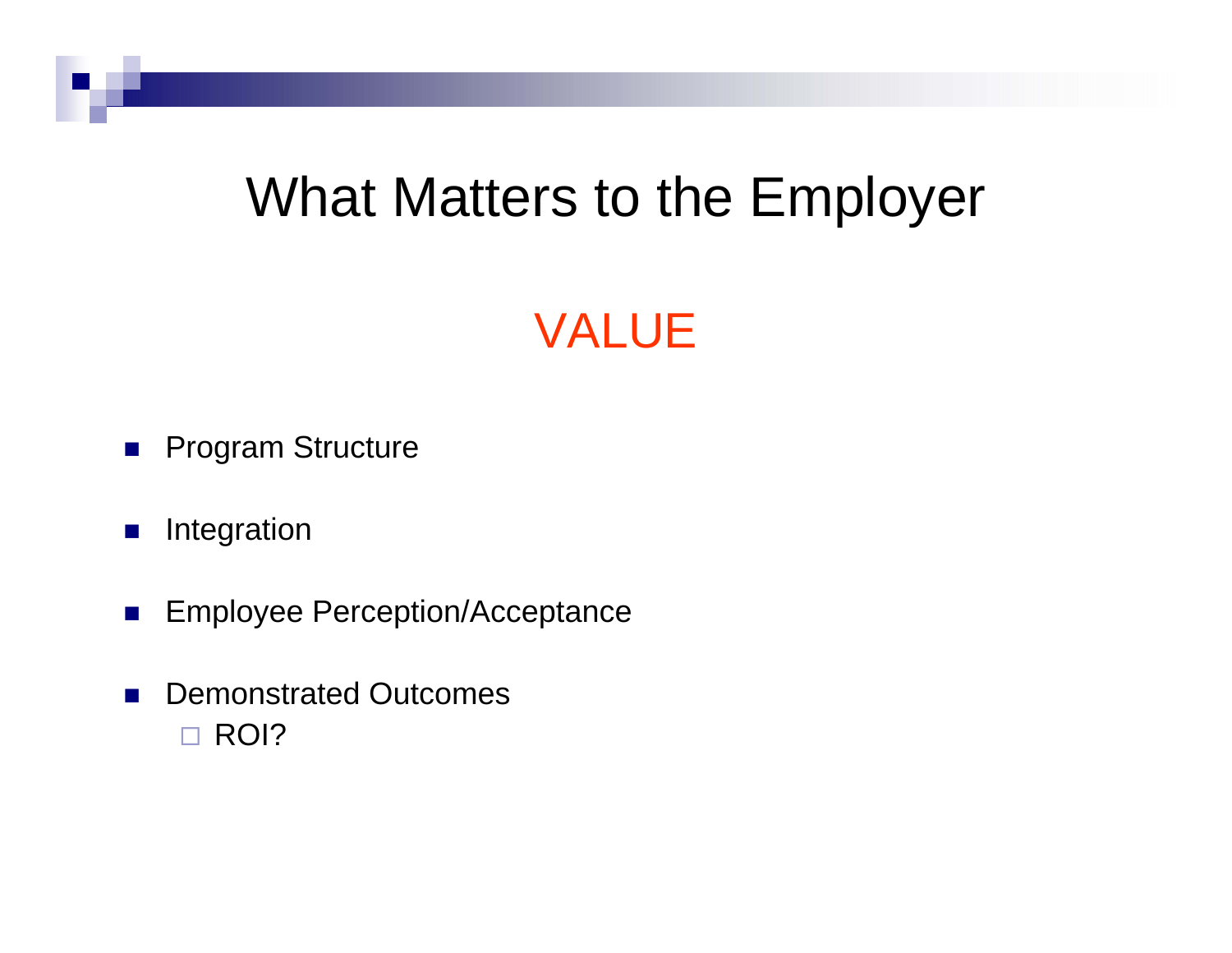# Program Structure: Components

#### **Patient Identification**

- □ Outreach/Communications
- □ Predictive Modeling
- **Exidence-Based Guidelines**
- Collaboration with Treating Physician
	- □ Medical Home?
- **Benefit Design** 
	- □ Population specific Incentives/Disincentives
	- Value-Based Design
- M. Self-Management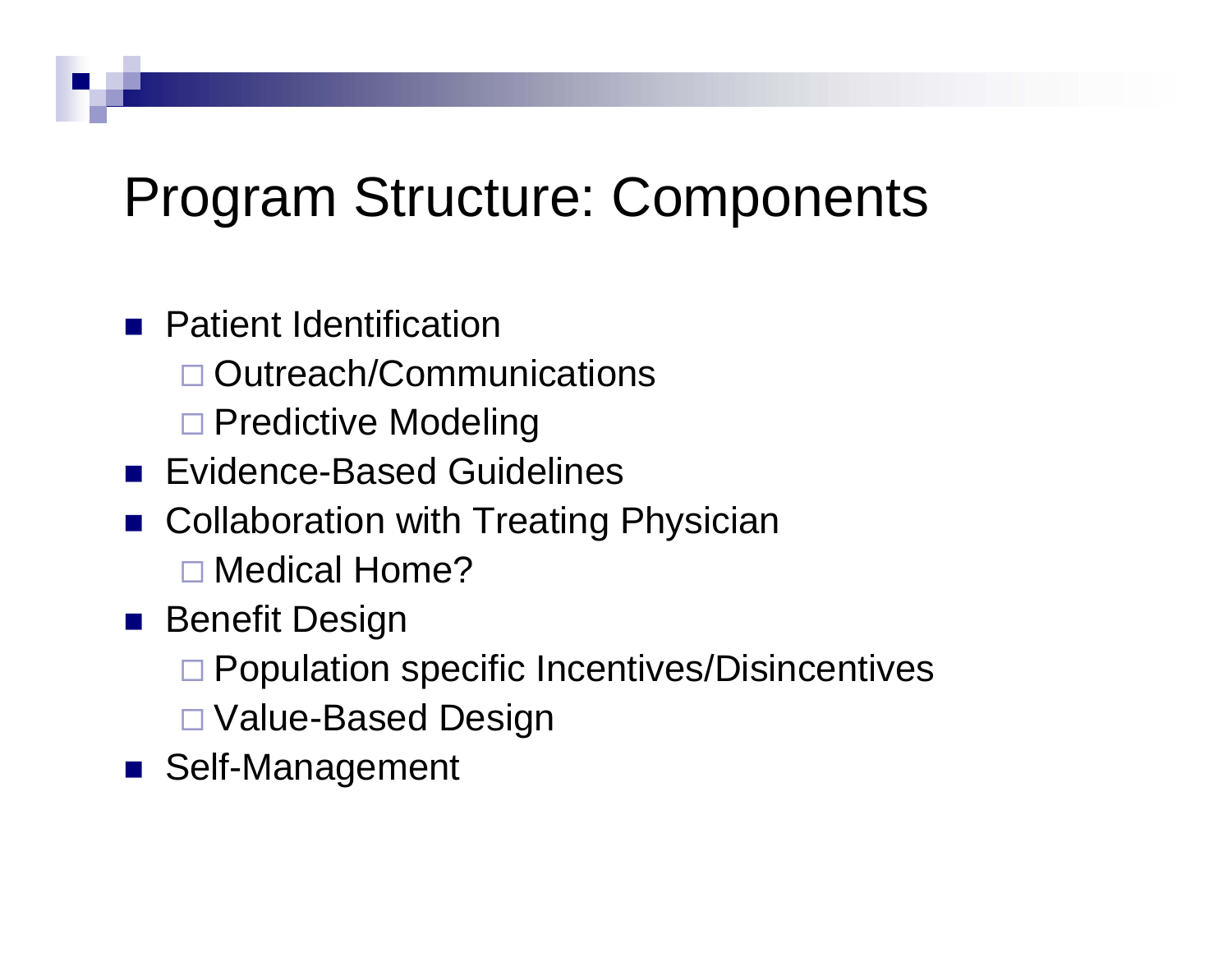# Evidence of Disease Management **Outcomes**

Positive Effect on Adherence to evidence-based guidelines for

- $\square$   ${\sf CHF}$
- □ CAD
- □ Diabetes

□ Depression

Impact on Asthma and COPD less clear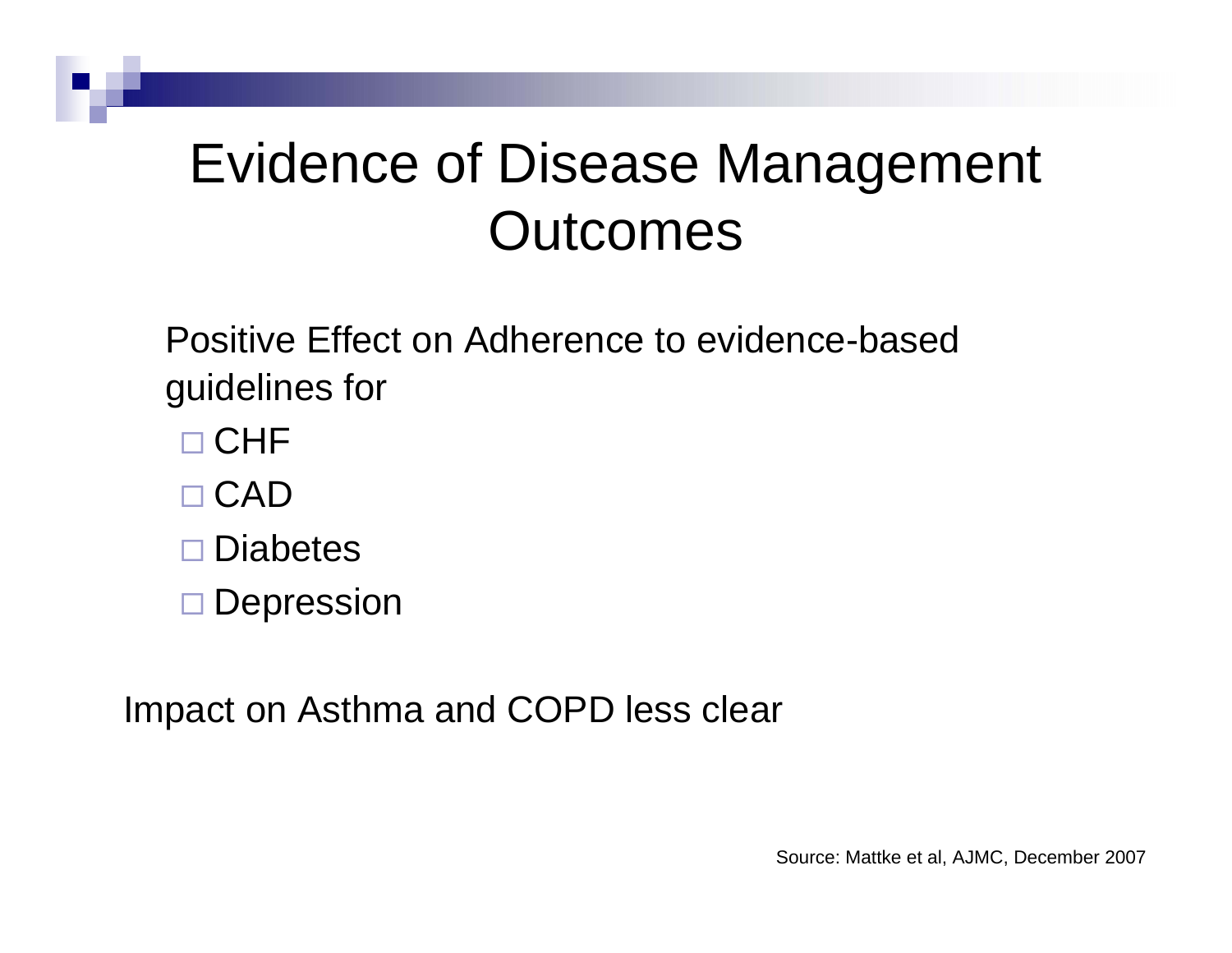## Program Structure: Integration

#### ■ Associated Programs

□ HRA/Health Assessment

- □ Health Improvement Programs
- $\square$  EAP
- □ Disability Management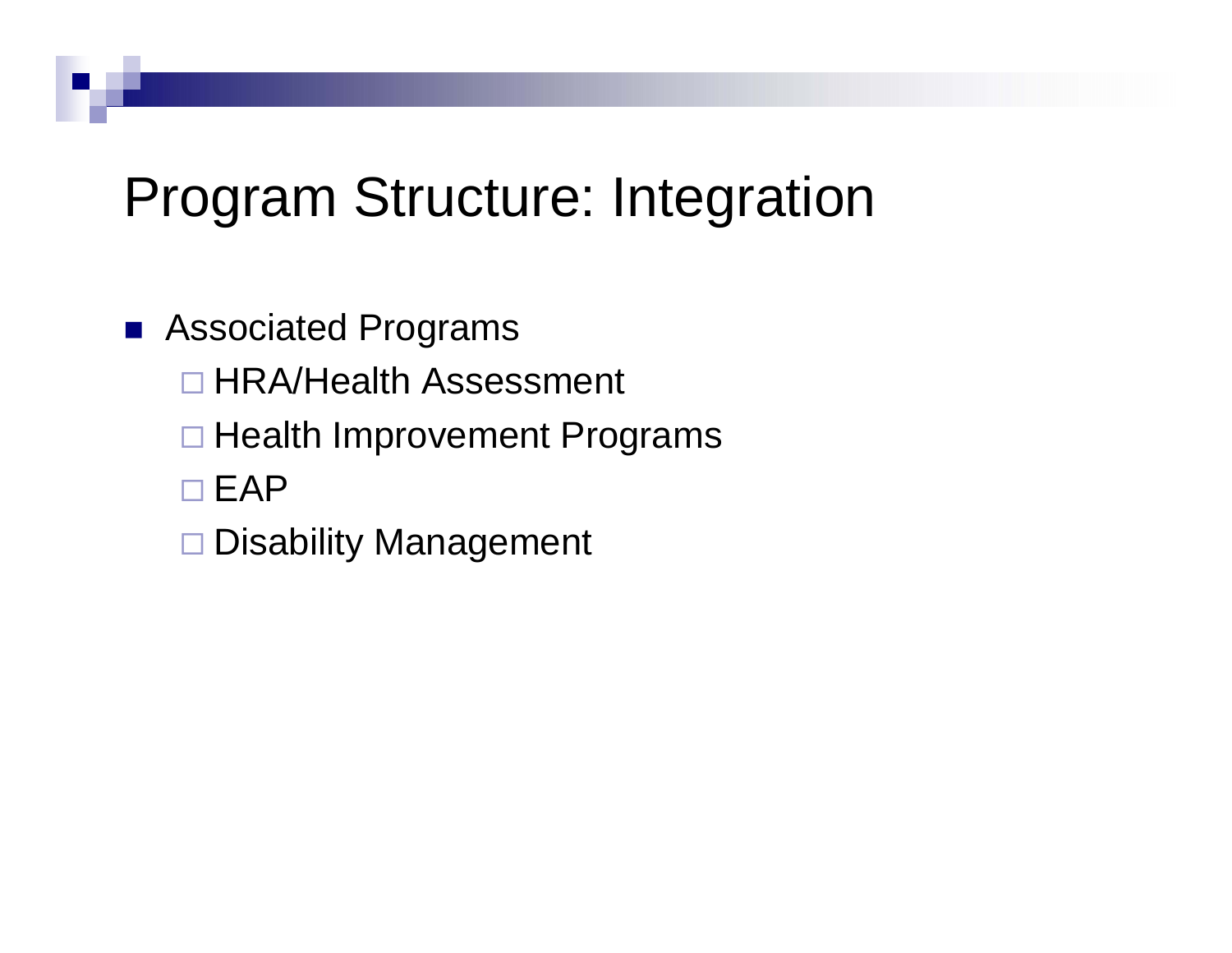## Program Structure: Integration

■ Health Plan Carve-In/Out

#### $\blacksquare$  PBM

- $\mathcal{L}^{\text{max}}_{\text{max}}$ Behavioral Health Vendor
- $\mathcal{O}(\mathbb{R}^d)$ Data Issues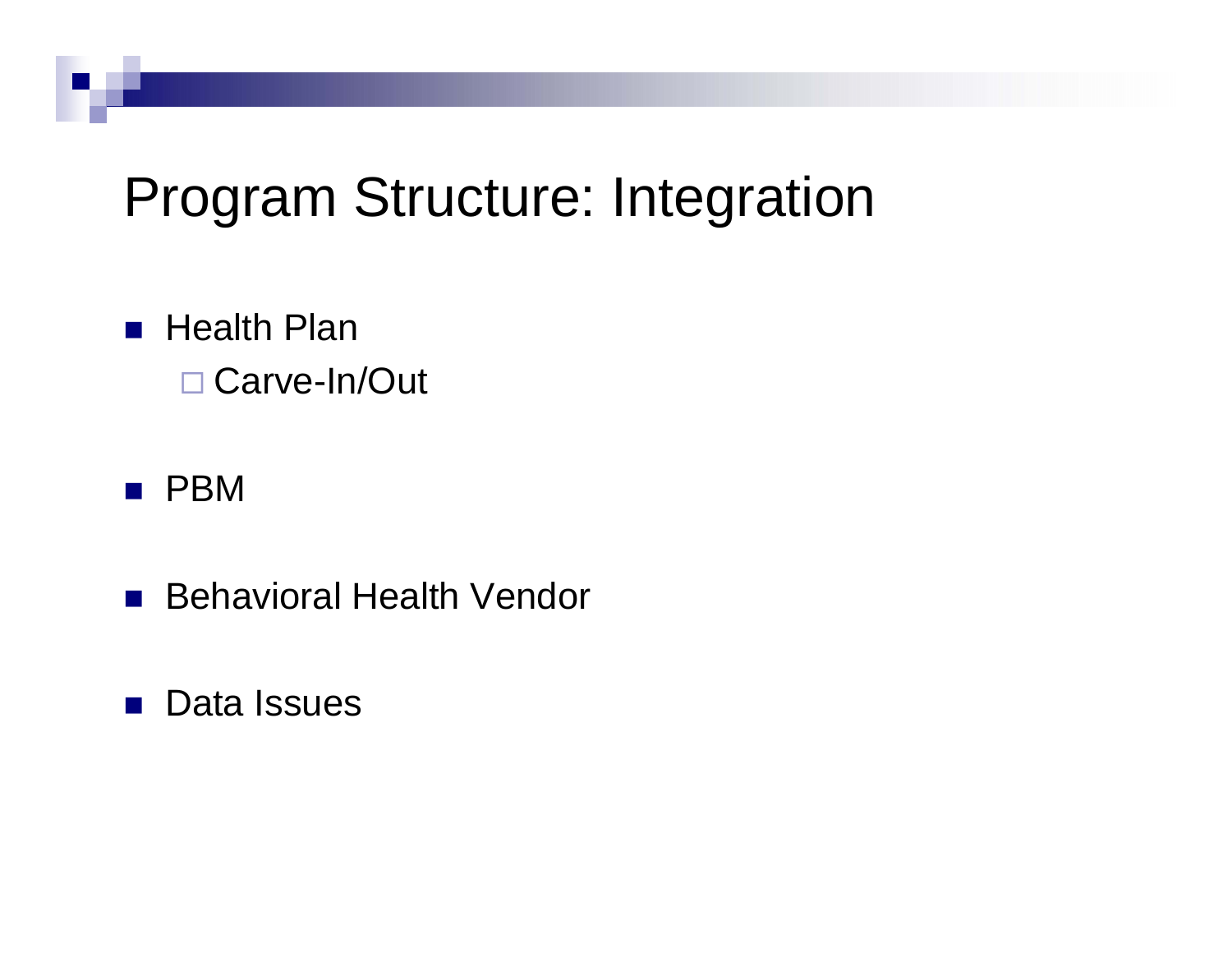#### **Program Structure :Data Management**

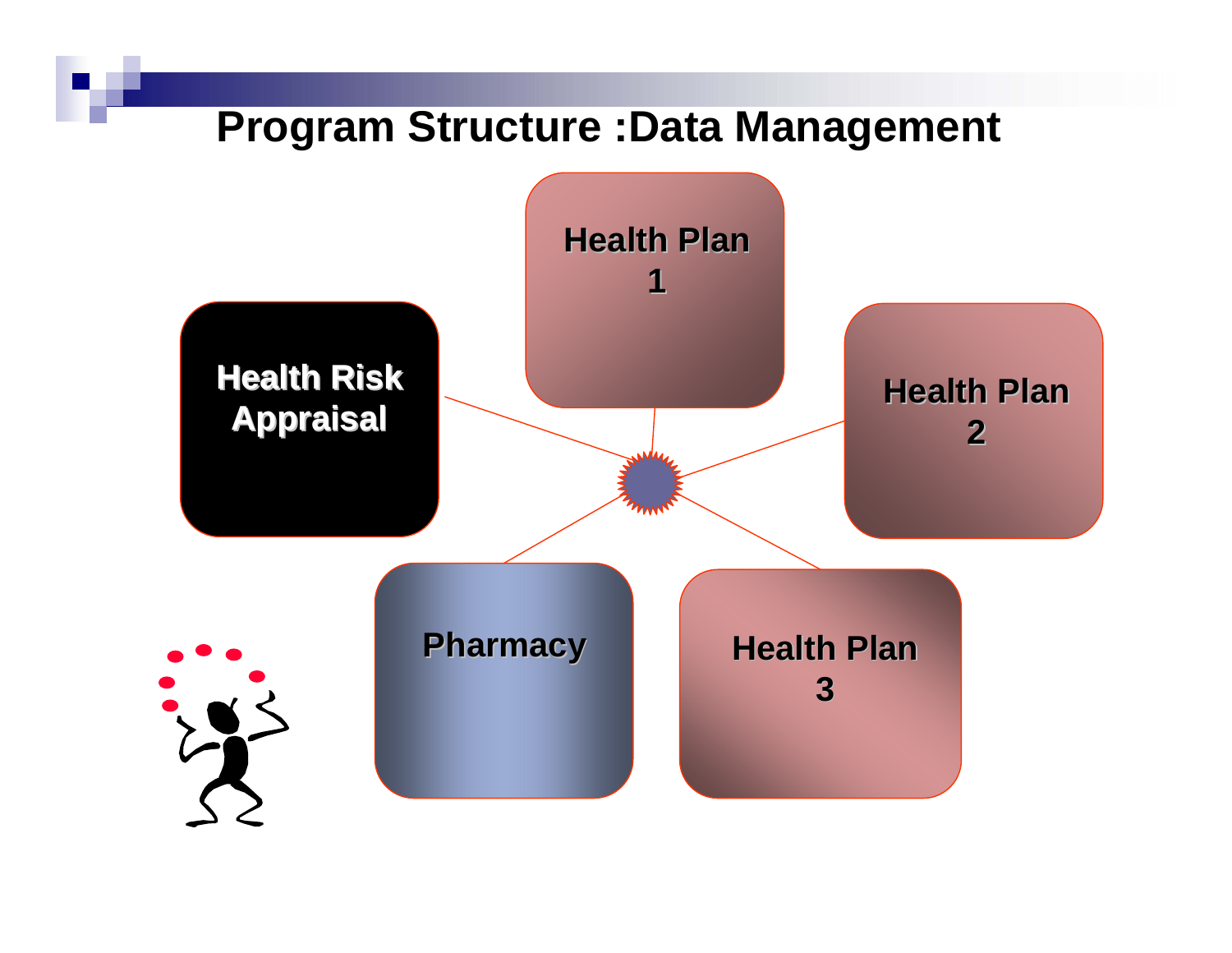# CFOs' Understanding of the Impacts of Poor Health

- $\mathcal{L}(\mathcal{A})$ ■ 96% Higher Medical Costs
- $\mathbb{R}^2$ ■ 90% Employees have more trouble focusing on their jobs
- 86% More absence, affecting operating performance
- $\mathbb{R}^2$ ■ 84% Affects bottom line beyond healthcare costs alone
- $\mathbb{R}^2$ ■ 71% Adverse effect on other benefits costs
- 47% Requires a larger workforce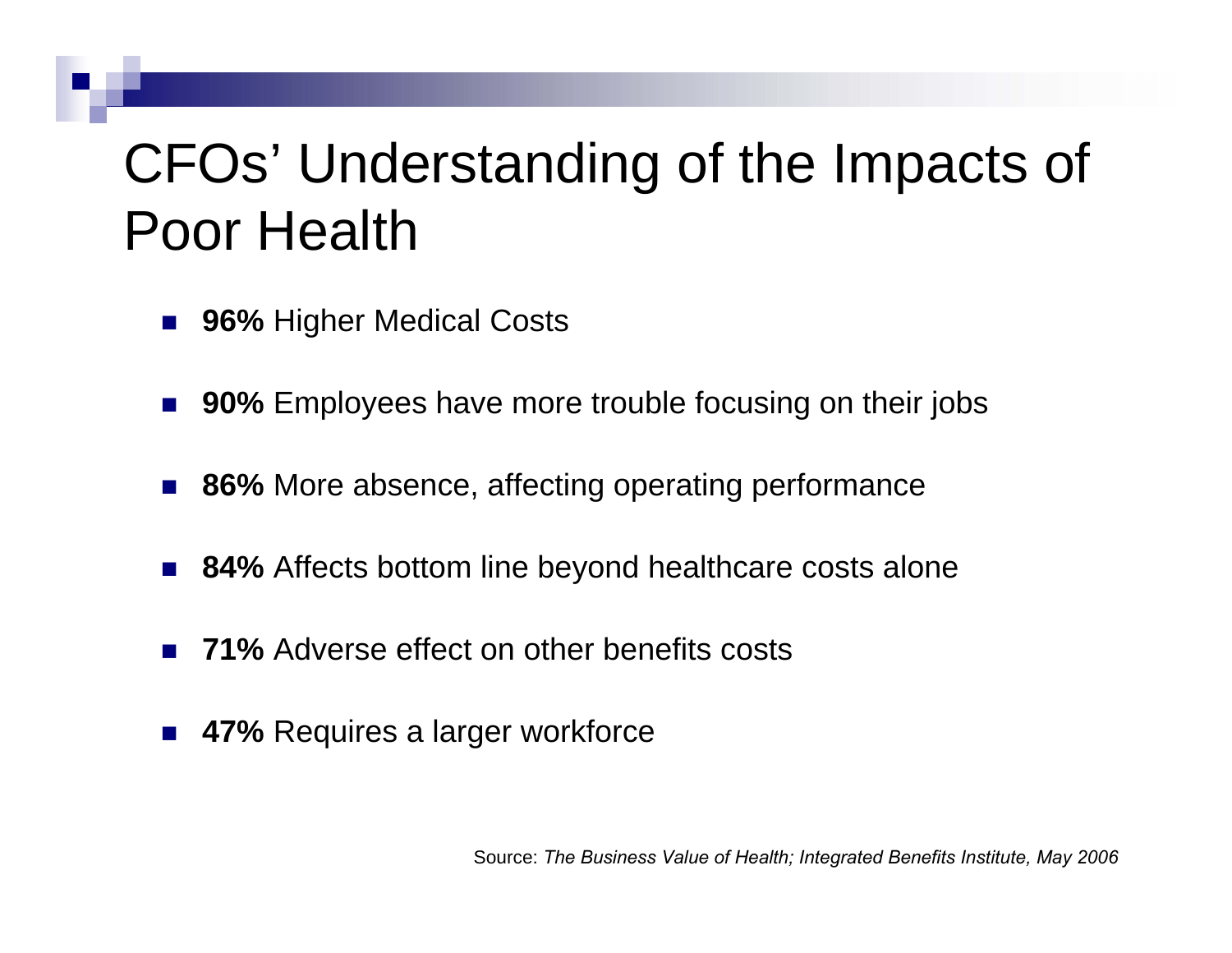#### **Total Value ROI**

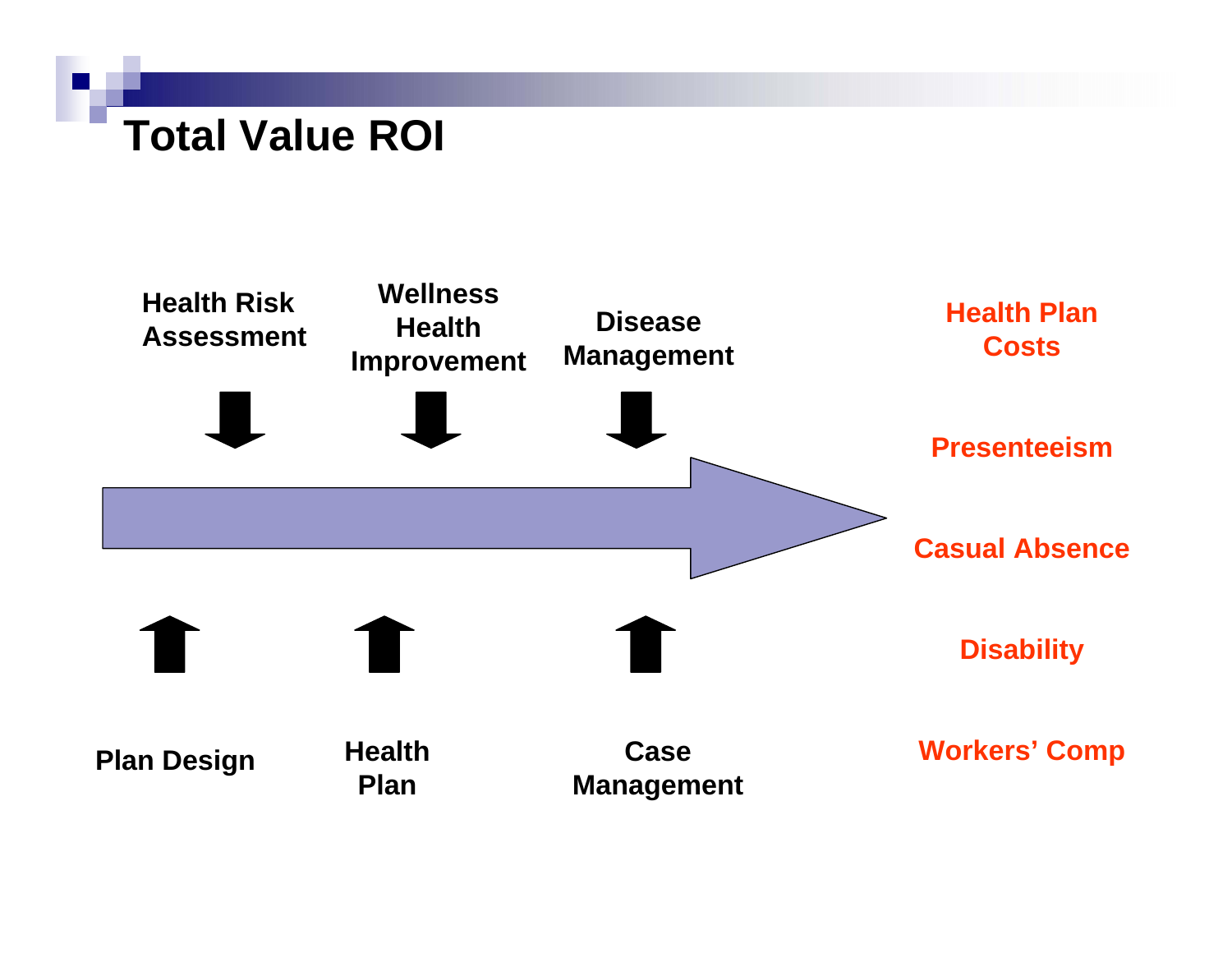#### About Pitney Bowes

- p. 80-plus year legacy
- Fortune 500 company
- \$5.9 billion global provider of integrated mail and document management solutions
- Global team of more than 35,000 employees
- p. Presence in more than 130 countries worldwide
- More than 2 million customers

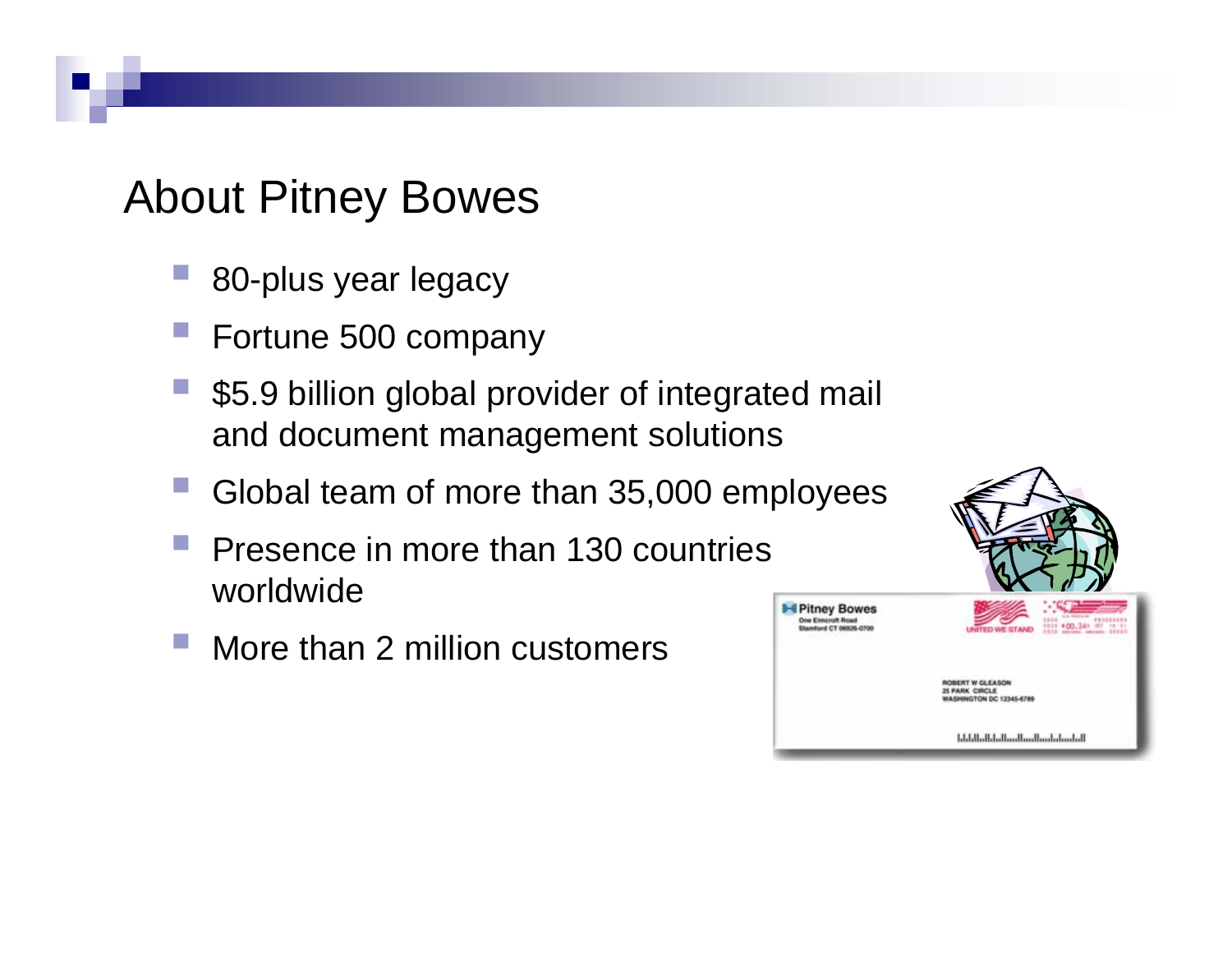# Pitney Bowes Medical Benefits

#### **Mixture of Self-insured (90%) and Fully-insured (10%) plans, with common benefit designs with common benefit designs**

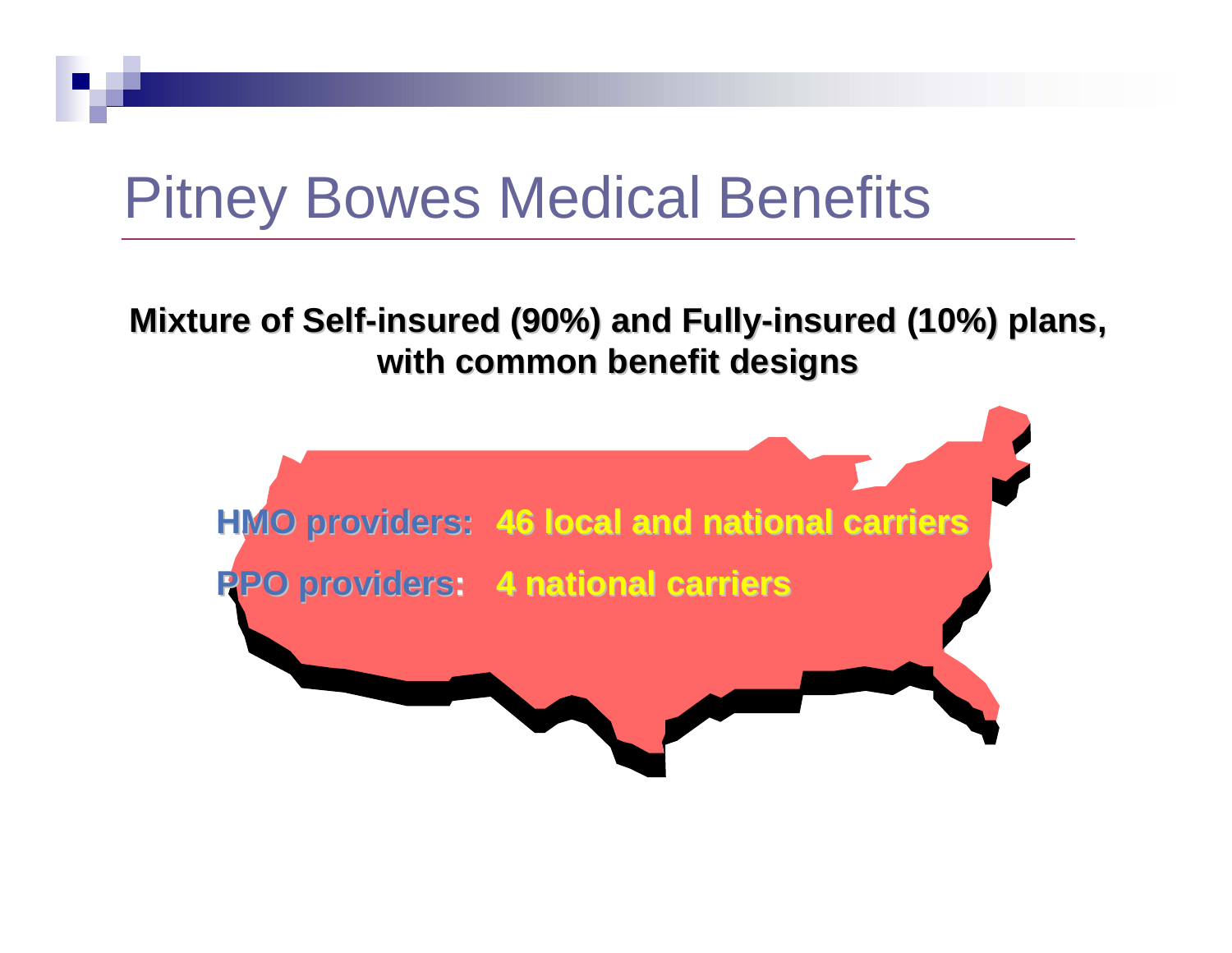### Pitney Bowes Health Plan Structure

#### **Realth Plans**

- □ Four National PPO Plan Managers
- 46 Local HMOs
- **□ Responsibility** 
	- Disease Management
	- Health Risk Assessment
- Carve-Outs
	- □ Pharmacy
	- □ Behavioral Health including EAP
- **n** Internal Management
	- $\Box$ **Disability**
	- □ Workers' Compensation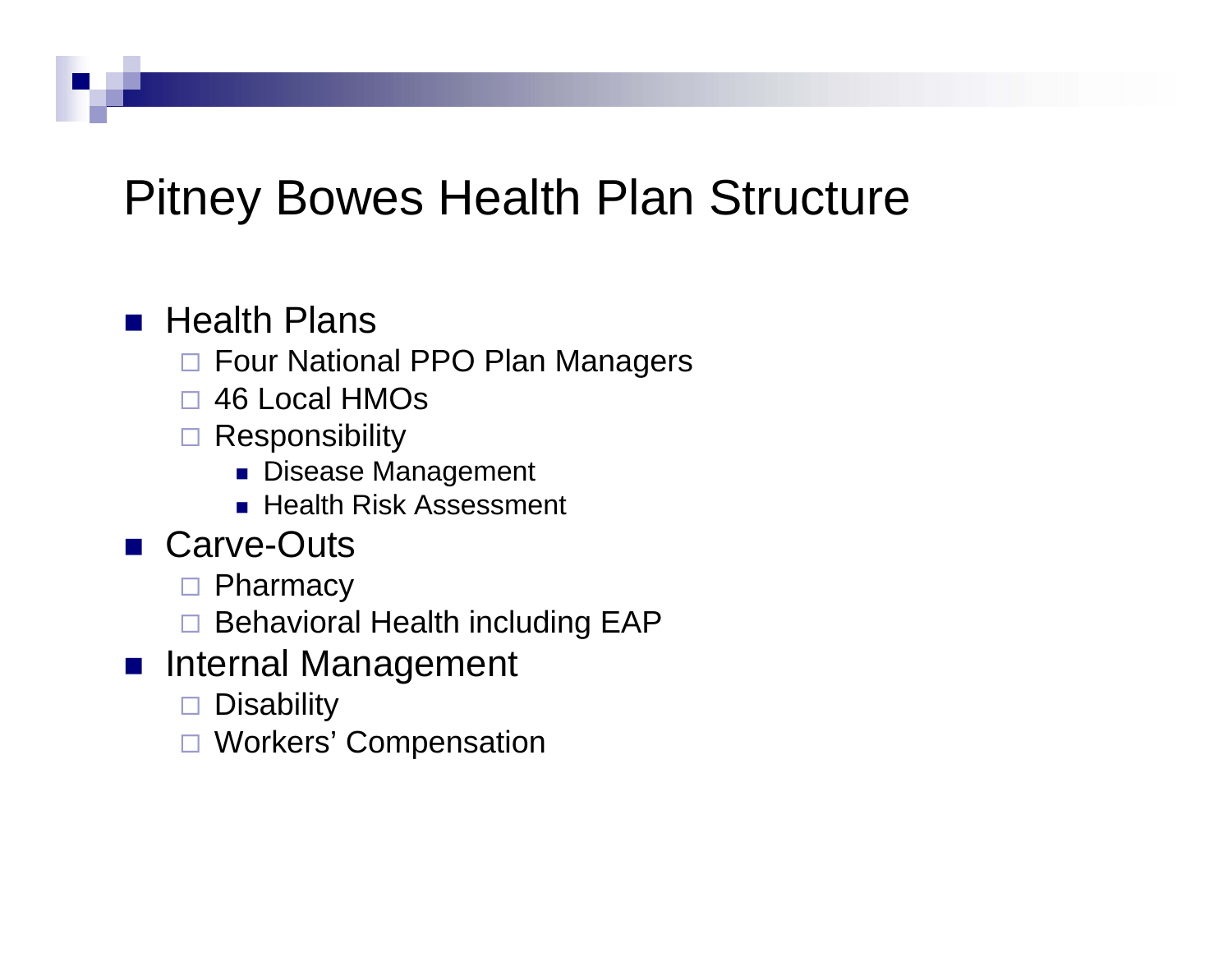# Pitney Bowes Strategic Approach

■ Value-Based Purchasing eValue8■ Value-Based Benefit Design **□ Chronic Conditions** □Prevention ■ Health Management/Wellness **□ Health Care University**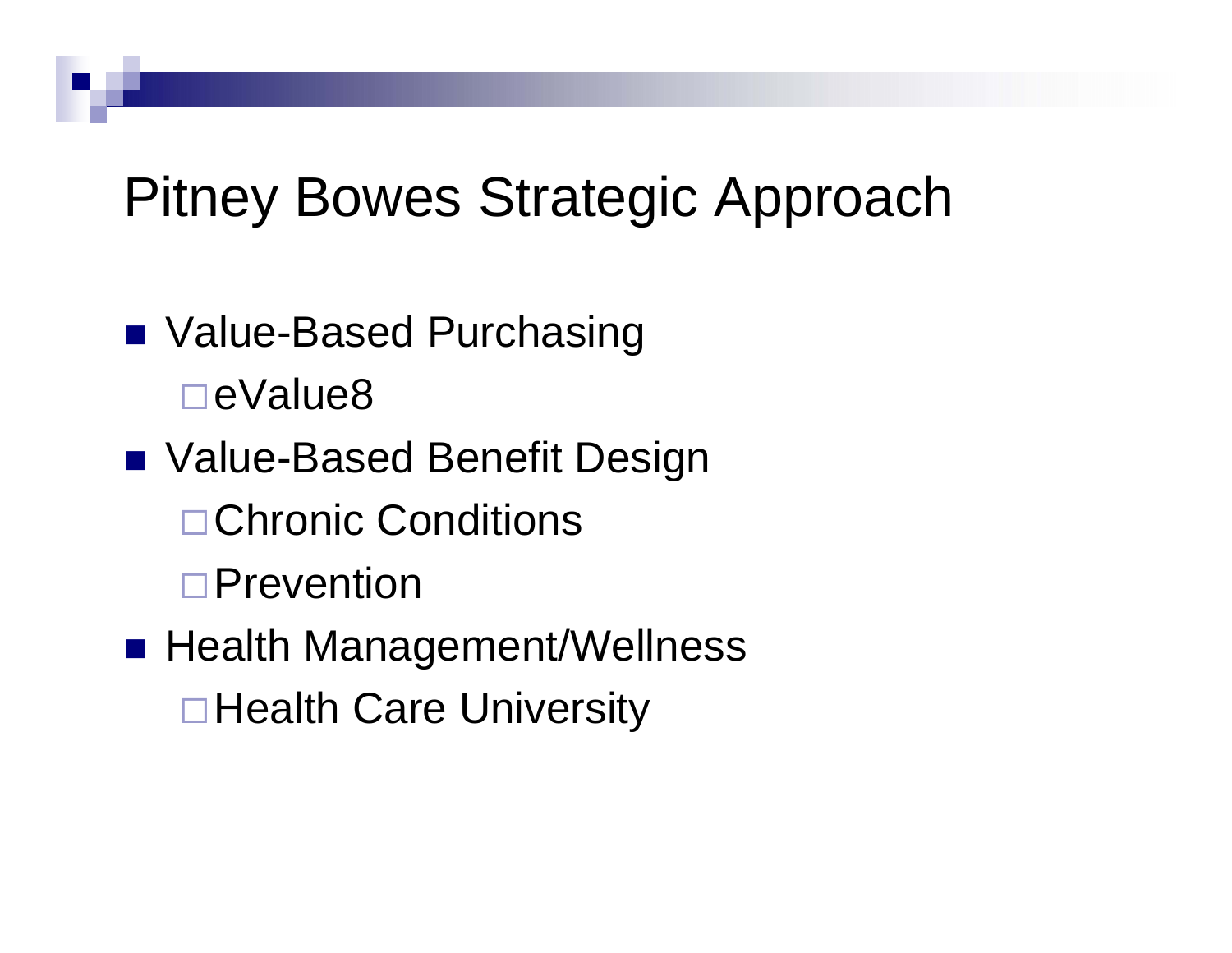# Medical Plan—Quality Purchasing

- Used by business health coalitions and national employers to assess and manage the quality of available HMO/POS and PPO plans.
- eValue8 raises the bar for health care performance and moves the market to deliver greater value for the purchaser's health care dollar..
- Gathers information on hundreds of benchmarks
- Standardized performance reports are prepared for comparison

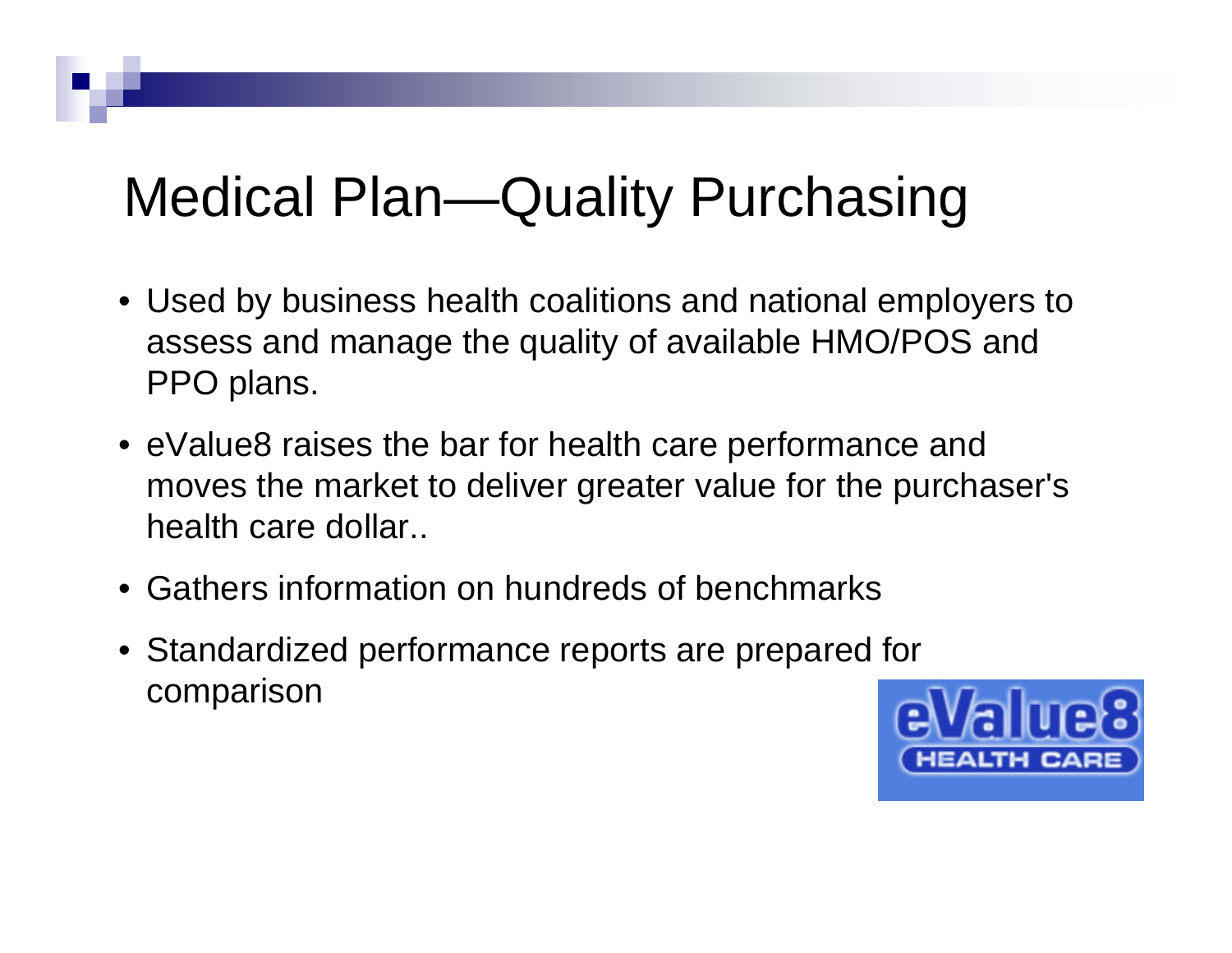# Selecting a DM Program *eValue8 Criteria*

- **Program Scope and Accreditation**
- **E** Coordination
- **Rember Identification**
- **Rember Support**
- **Practitioner Support**
- **Performance Measurements** 
	- □ CAD
	- □ Diabetes
	- □ Back Pain

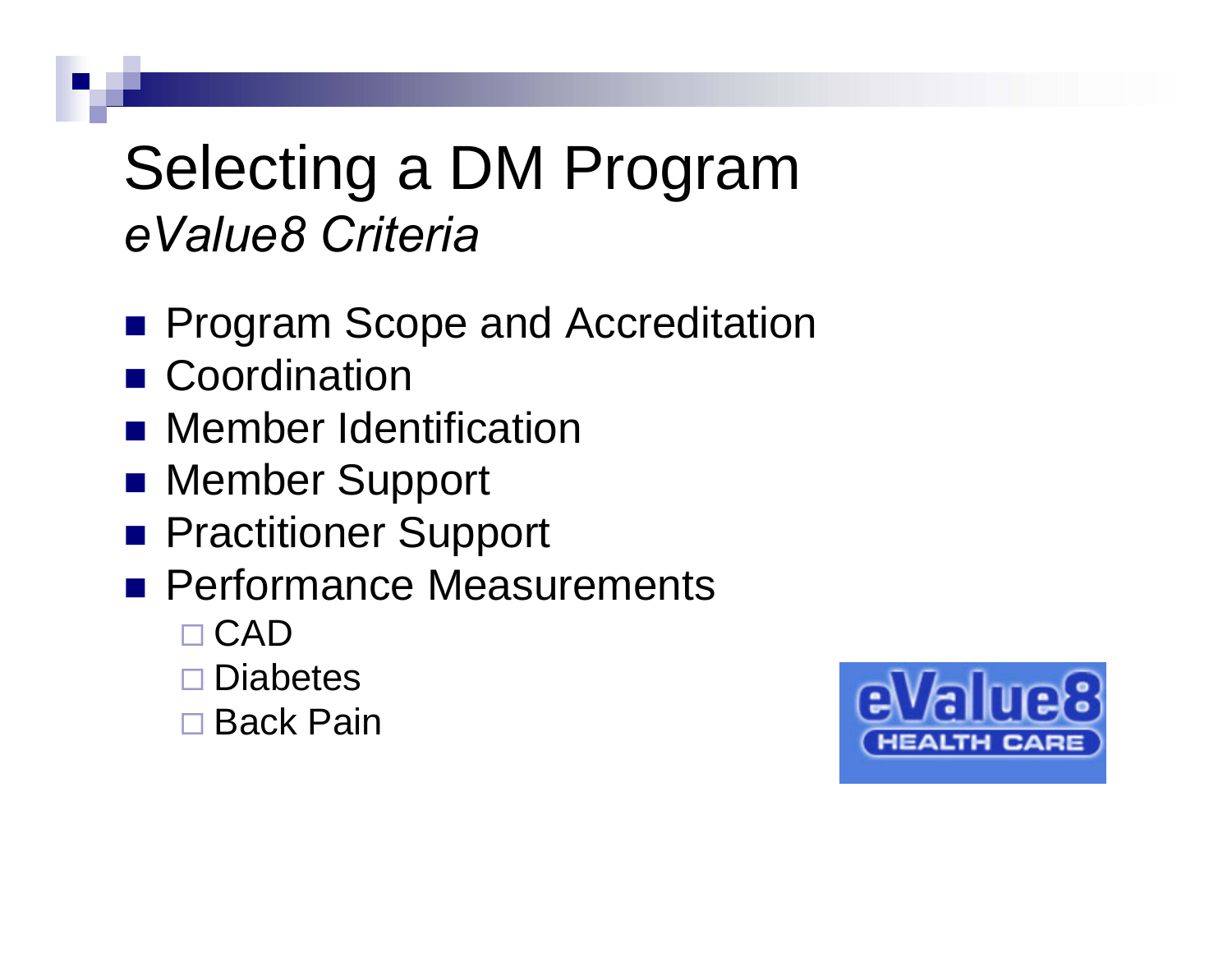# Health Plan Deliverables for DM

#### **Patient Identification**

 $\square$  Effectiveness measured through integrated data warehouse

#### **Patient Engagement**

- "Touched"
- □ Program enrollment

#### ■ ROI

- □ Condition Specific
- $\Box$  Impact on
	- **Disability**
- **Scorecard** 
	- $\Box$ Based on data warehouse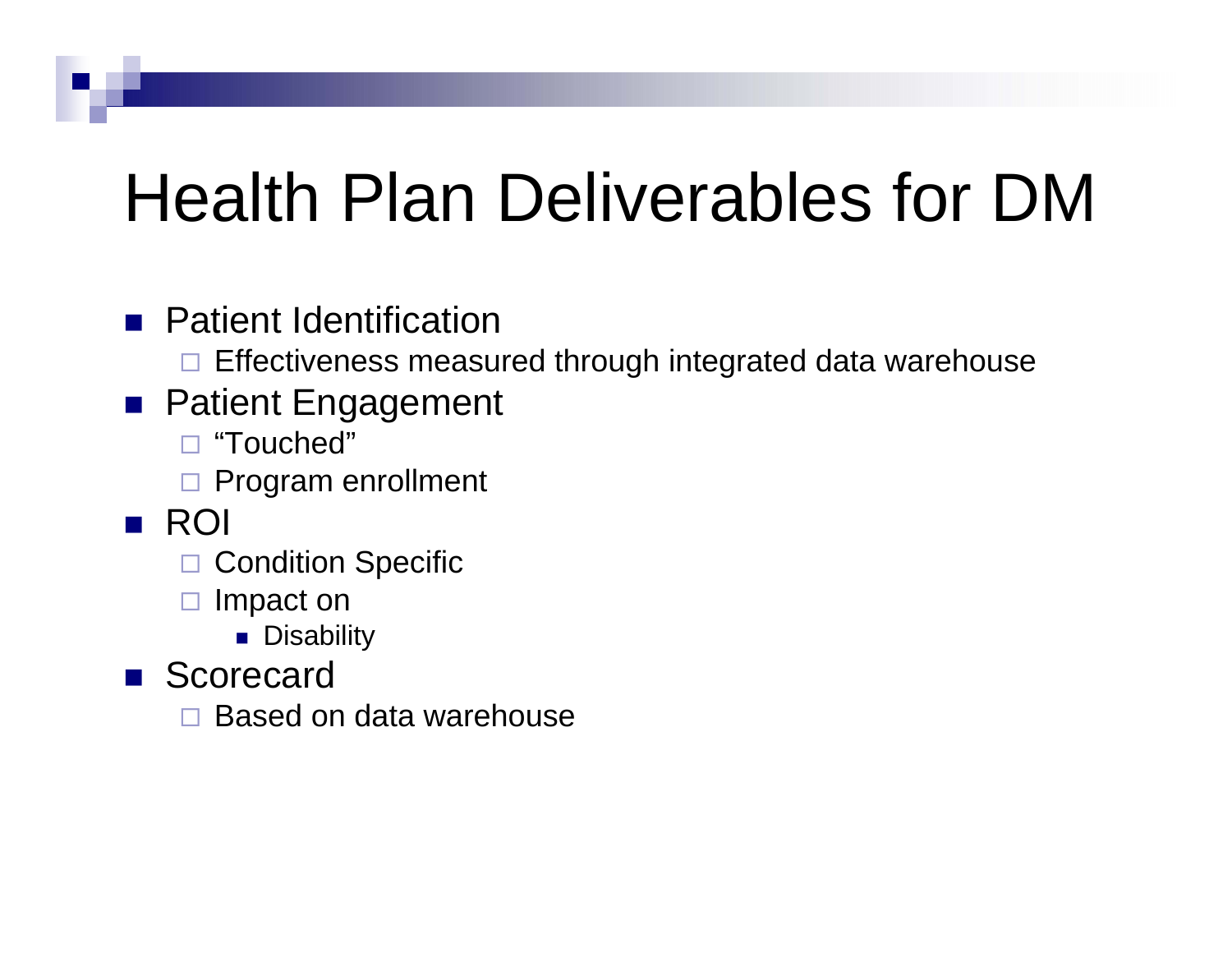#### **Pitney Bowes Total Annual Cost per Employee vs. Benchmark**

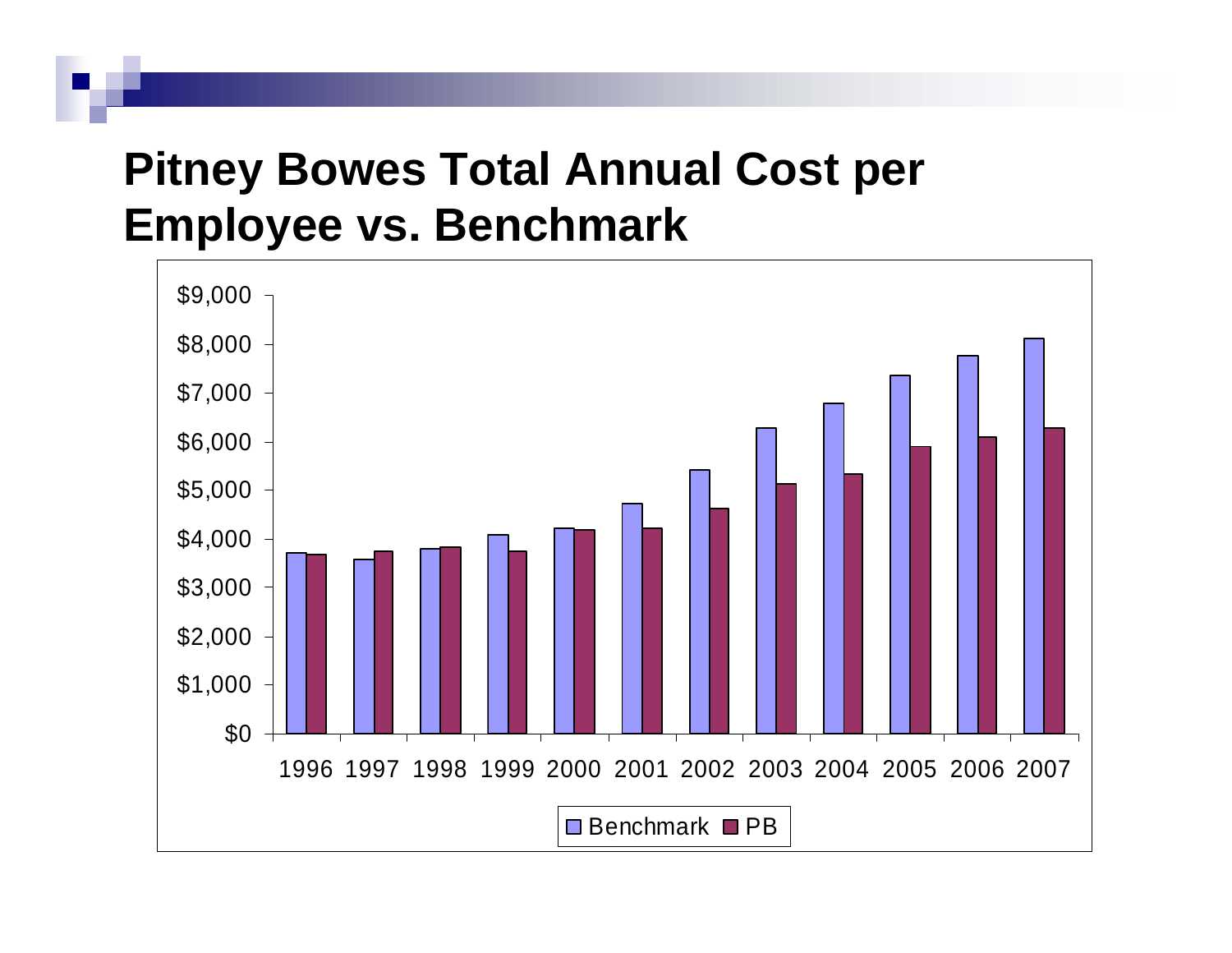#### **Pitney Bowes Total Annual Cost per Employee vs. Benchmark**

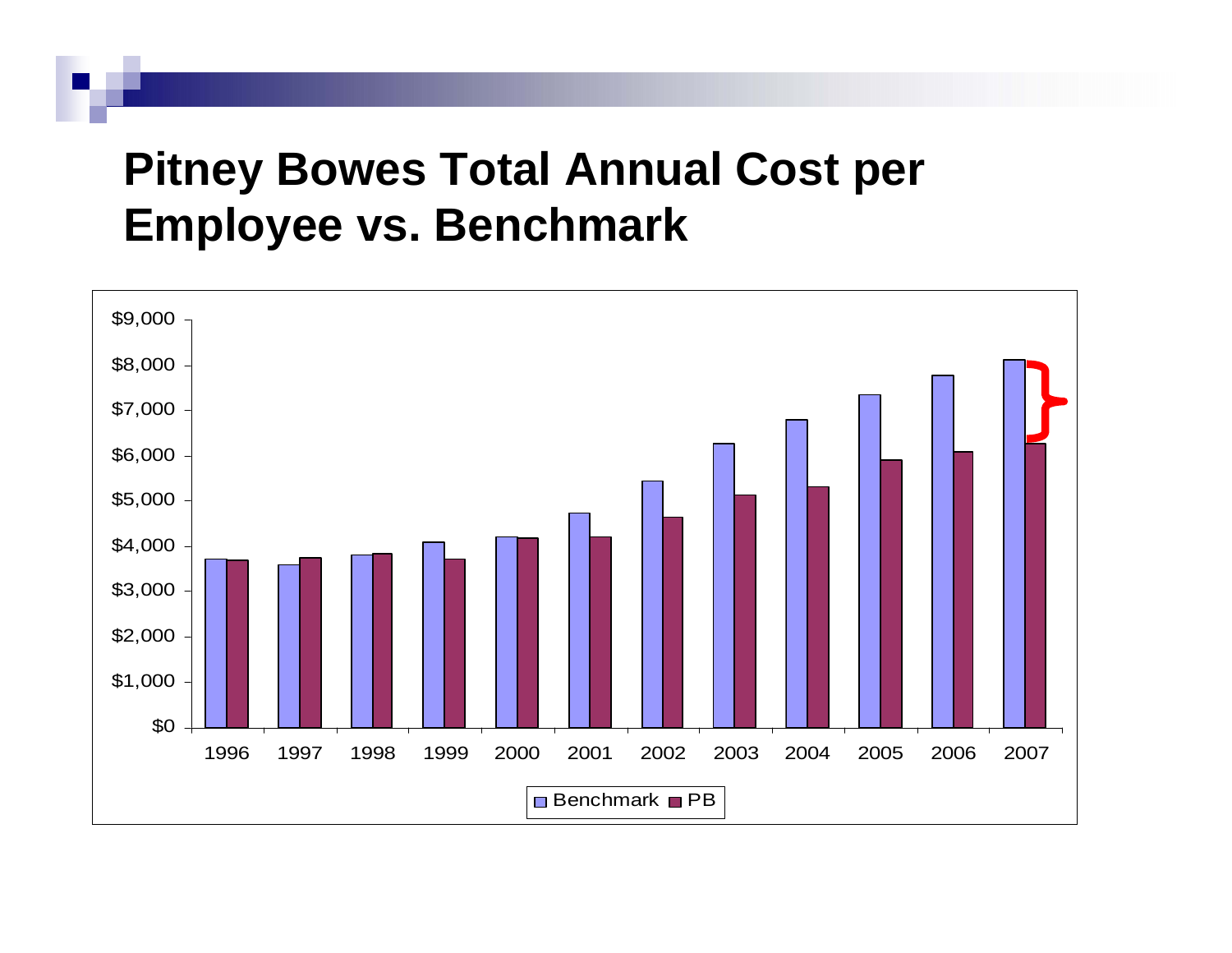Estimated Cost offset for 2007 is \$39.8mm Based on per employee cost for PB vs Benchmark

Drivers of Success

- One third of Offset Due to Health Plan Management
	- ▶ Efficiency
	- **▶ Quality**
- Remainder Related to Employee-based Programs
	- ▶ Condition/Disease Management
	- Wellness/Health Improvement
	- **▶ On-Site Clinics**
	- **▶ Consumerism**